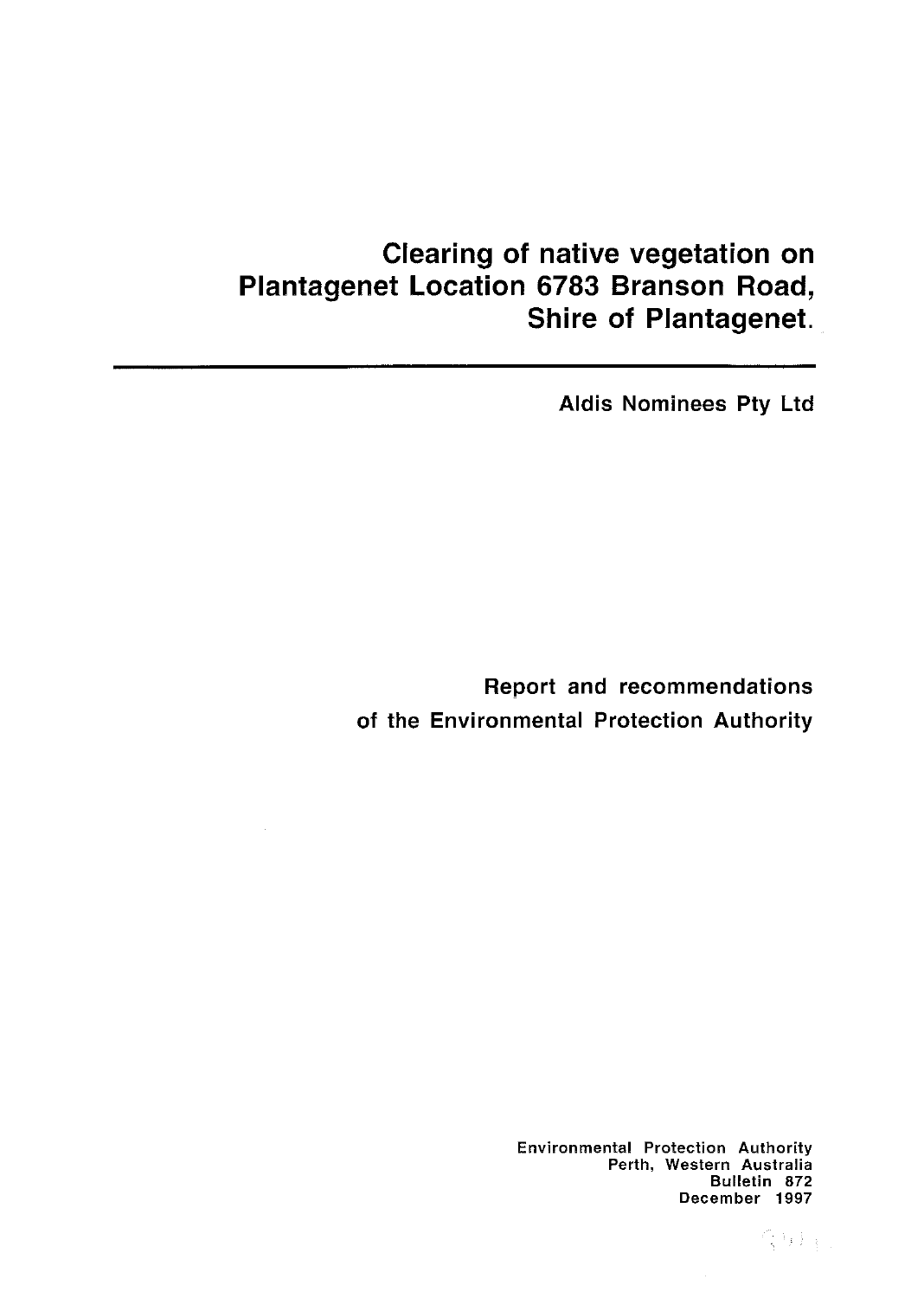ISBN. 0 7309 8059 6 ISSN. 1030 - 0120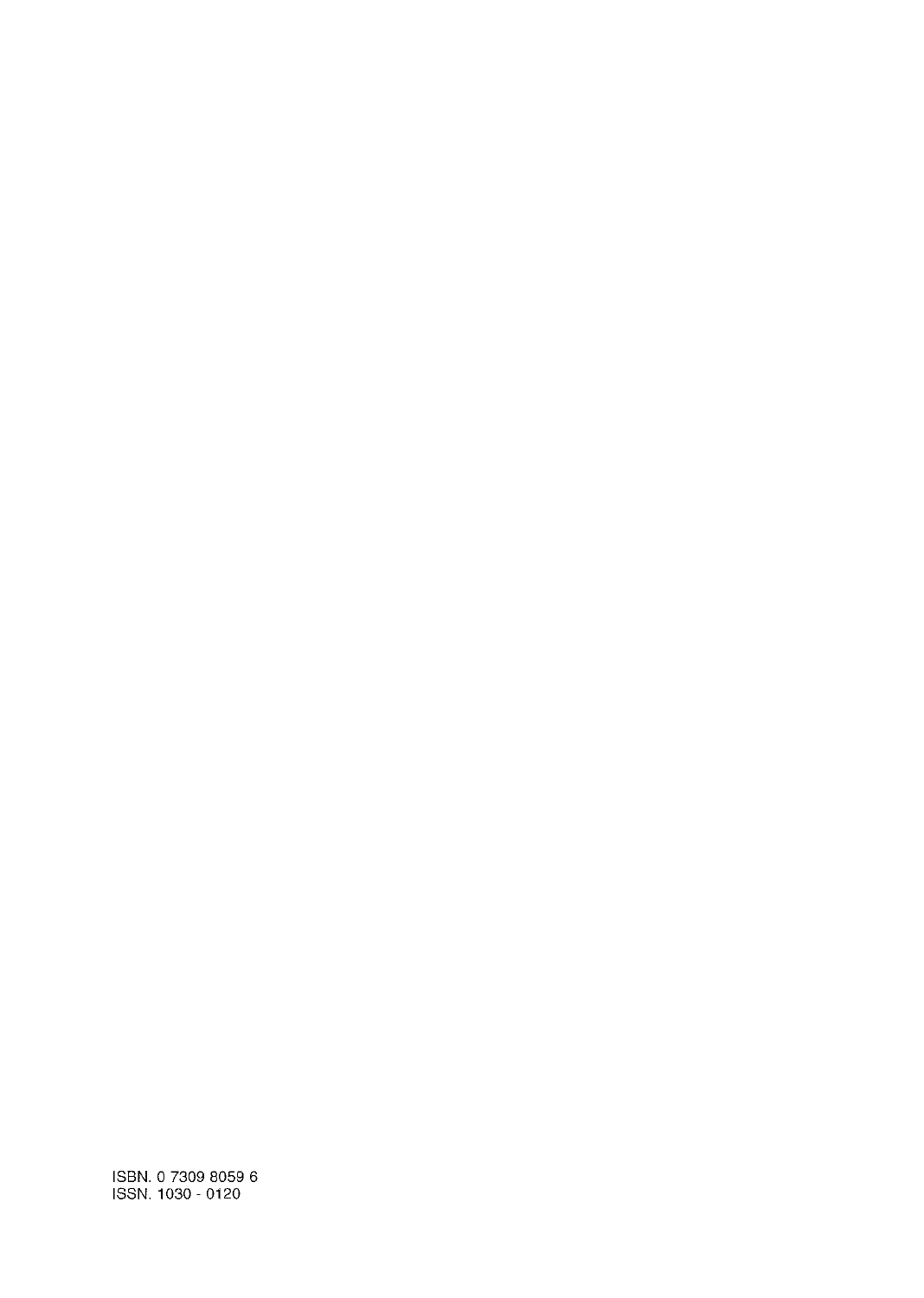## **Summary and recommendations**

Aldis Nominees Pty Ltd proposes to clear 250 ha of native vegetation on Plantagenet Location 6783 Branson Road, Shire of Plantagenet. This report provides the Environmental Protection Authority's (EPA) advice and recommendations to the Minister for the Environment on the environmental factors relevant to the proposal.

Section 44 of the Environmental Protection Act 1986 requires the EPA to report to the Minister for the Environment on the environmental factors relevant to the proposal and on the conditions and procedures to which the proposal should be subject, if implemented. In addition, the EPA may make recommendations as it sees fit.

## **Environmental Factors**

It is the EPA' s opinion that the following are the environmental factors relevant to the proposal:

- (a) Water- groundwater rise leading to salinity;
- (b) Wetlands- effects of salinisation;
- (c) Declared Rare and Priority Flora -loss of species through clearing;
- (d) Specially Protected (Threatened) Fauna- loss of habitat through clearing; and
- (e) Vegetation communities -loss ofregionally significant communities.

## **Conclusion**

The EPA has considered the proposal by Aldis Nominees Pty Ltd to clear 250 ha of native vegetation on Plantagenet Location 6783 Branson Road, Shire of Plantagenet. The EPA considers that (a) Water and (b) Wetlands are the only two factors where there is sufficient information for the EPA to discuss the issues in enough detail to form a position. A vegetation survey and other additional information would need to be available before the other factors could be assessed.

However, enough is known about the factors Water and Wetlands for the EPA to form the opinion that the proposal, if implemented, could not meet the environmental objectives and thus the proposal should not proceed for the following reasons:

- (a) the rising groundwater levels and increasing salinity in the catchment are likely to impact on native vegetation;
- (b) water quality in wetlands in the catchment will continue to decline and water levels will continue to rise: and
- (c) there is sufficient evidence that the proposed clearing on Location 6783 would contribute to rising groundwater levels and increasing salinity and increase the risks to native vegetation and wetlands.

The EPA has decided that additional information about the remaining factors Declared Rare and Priority Flora, Specially Protected (Threatened) Fauna, and vegetation communities is not required unless the Minister for the Environment determines that the assessment of these remaining factors was needed before a decision on the proposal could be made.

## **4. Other advice**

The proposal described in this report is the first formal assessment prepared in accordance with the MOU for the protection of remnant vegetation on private land in the agricultural region of Westem Australia.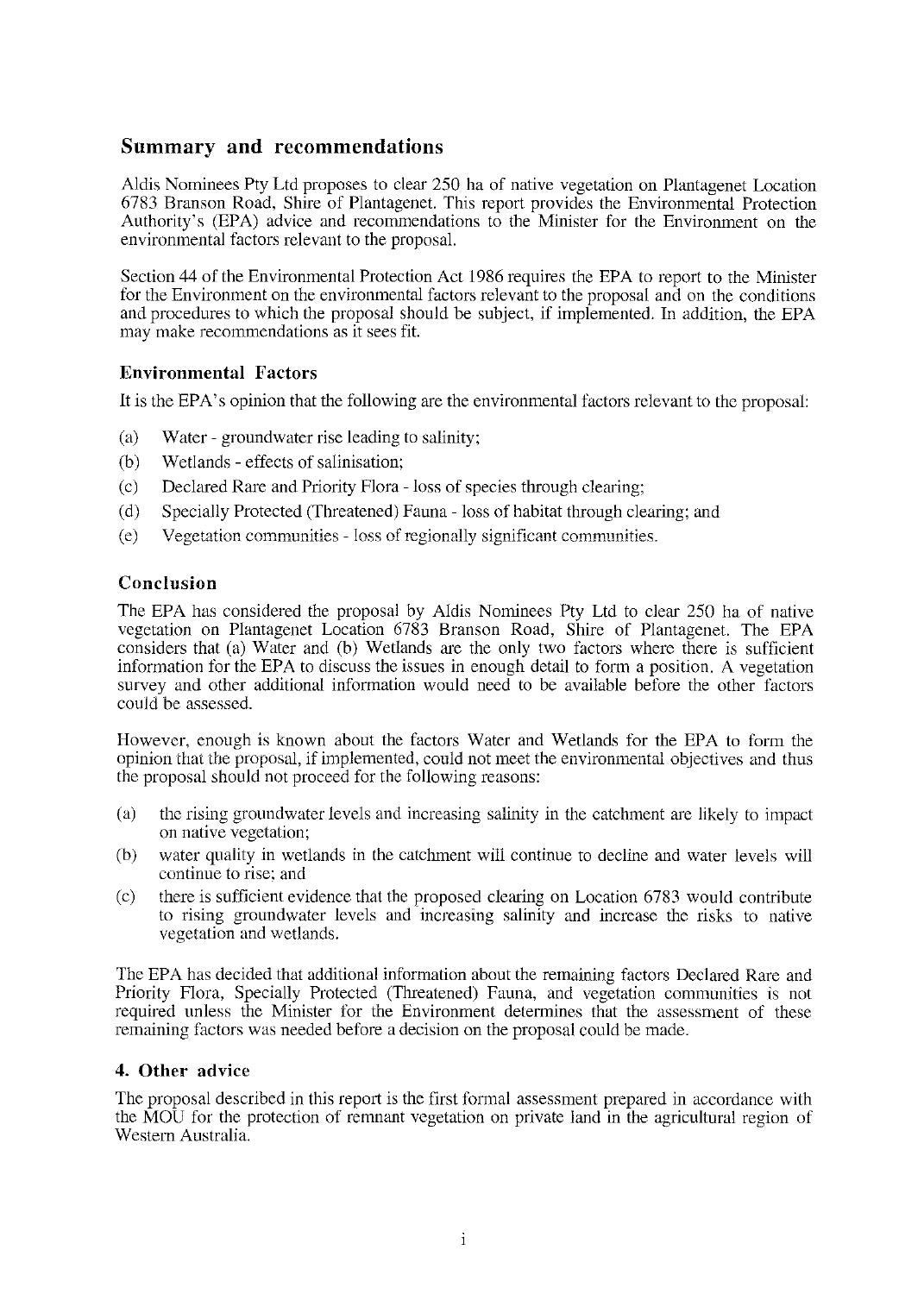The proposal has come before the EPA at a time when the problem or rising groundwater and salinity had been highlighted in its Annual Report. Indeed, the government has now established a State Salinity Council which has a focus on the implementation of the Salinity Action Plan.

The EPA has been consistent in expressing its concern about the environmental impact of increasing salinity, not only on agricultural lands but also on nature reserves, rivers, streams and lakes. There is a need for the establishment and implementation of catchment management plans to assist in slowing down the rise in the levels of groundwater. However, there is also a need to retain native vegetation wherever this is possible.

In general the EPA does not support land clearing in catchments where (i) groundwater is already rising at a substantial rate, (ii) salinity is evident and (iii) there is no overall catchment management strategy, including revegetation, in place to attempt to halt the rise in ground water levels.

The EPA is conscious that the proponent has expressed concern in terms of equity, noting that in earlier years much of the catchment of which the proponent's property is a part has been cleared. However, the EPA has a responsibility to report to the Minister within the context of the state of the environment at the time of reporting.

## **Recommendations**

The EPA recommends that:

- 1 . That the Minister for the Environment considers the report on the environmental factors of Water (Section 3.2) and Wetlands (Section 3.3) and the EPA objectives.
- 2. That the Minister for the Environment notes that it is the EPA' s opinion that the proposal as presented is unlikely to meet the EPA's objectives in relation to:
	- (a) **\Vater- ground water rise leading to salinity; and**
	- (b) Wctlands- effects of salinisation.
- 3. That the Minister for the Environment notes that the EPA has not considered the environmental factors of:
	- (a) Declared Rare and Priority Flora- loss of species through clearing;
	- (b) Specially Protected (Threatened) Fauna -loss of habitat through clearing; and
	- (c) Vegetation communities -loss ofregionally significant communities.

because there is presently insufficient information on each of them.

- 4. That the Minister for the Environment notes that the EPA considers that enough is known about the factors Water and Wetlands for the EPA to form the opinion that the proposal, if implemented, could not meet the environmental objectives and thus should not proceed. The EPA has decided that additional information about the remaining factors is not required unless the Minister for the Environment determines that the assessment of these remaining factors was needed before a decision on the proposal could be made.
- 5. That the Minister for the Environment notes that if further assessment of the proposal is necessary, so as to report on all of the relevant environmental factors set out in Section 3.1, the following surveys would need to be undertaken with further advice being sought from the EPA:
	- (a) a botanical survey to determine if there are DRF, Priority flora or rare plant communities present in those areas of Location 6783 proposed to be cleared;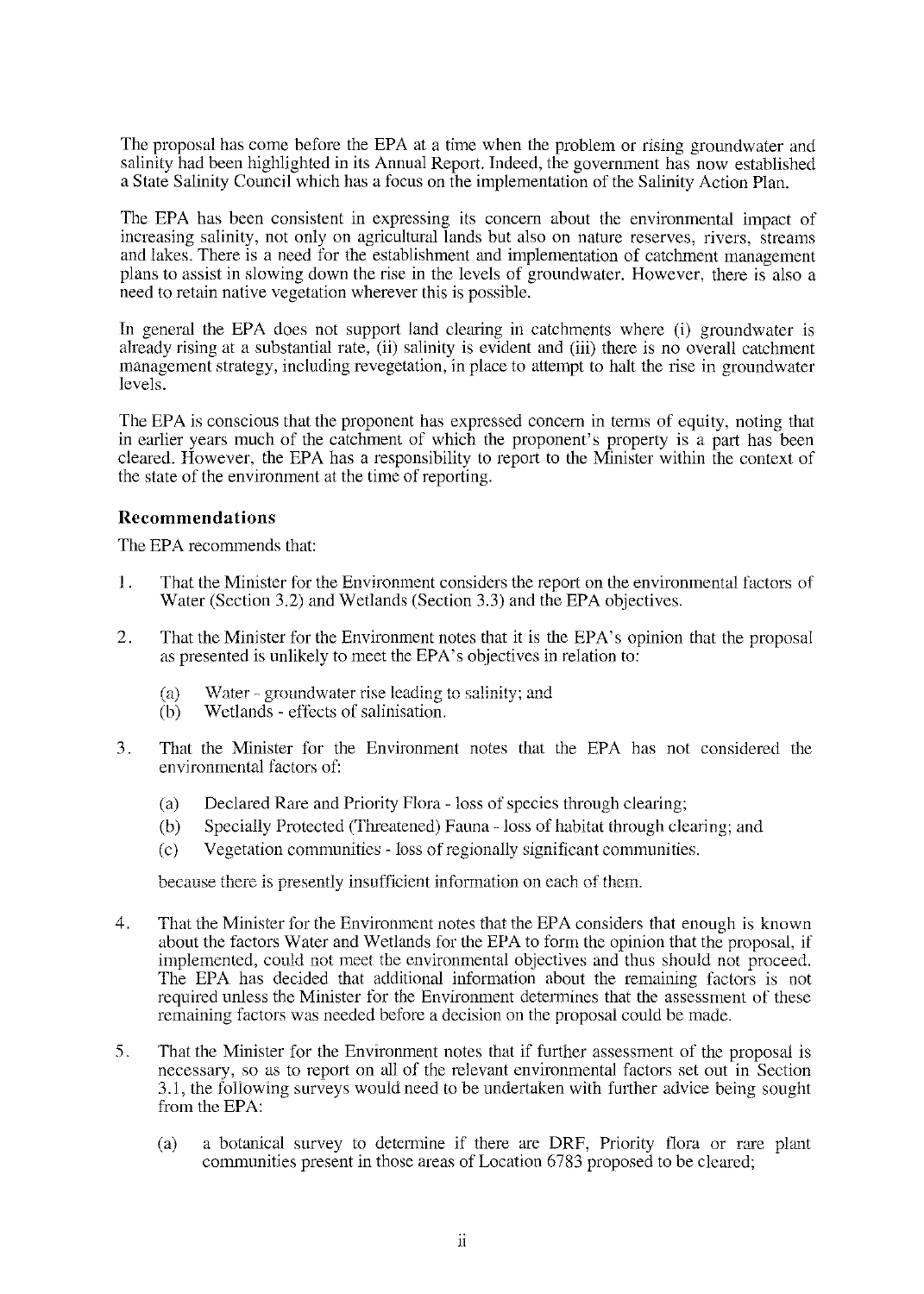- (b) a survey to determine if there are vegetation communities on Location 6783 which do not have 20% of their original occurrence represented in NPNCA National Parks, Nature Reserves or other Crown land and Remnant Vegetation Protection Scheme covenants within a 15 km radius of Location 6783 of the property; and
- (c) a fauna survey to determine if there are Specially Protected (Threatened) Fauna species reliant on those areas proposed to be cleared.
- 6. The Minister for the Environment notes that the EPA has not included in this Bulletin "conditions and procedures to which the proposal should be subject, if implemented" because the EPA holds the view that the proposal should not be implemented.
- 7. The Minister for the Environment not issue a statement that the proposal may be implemented.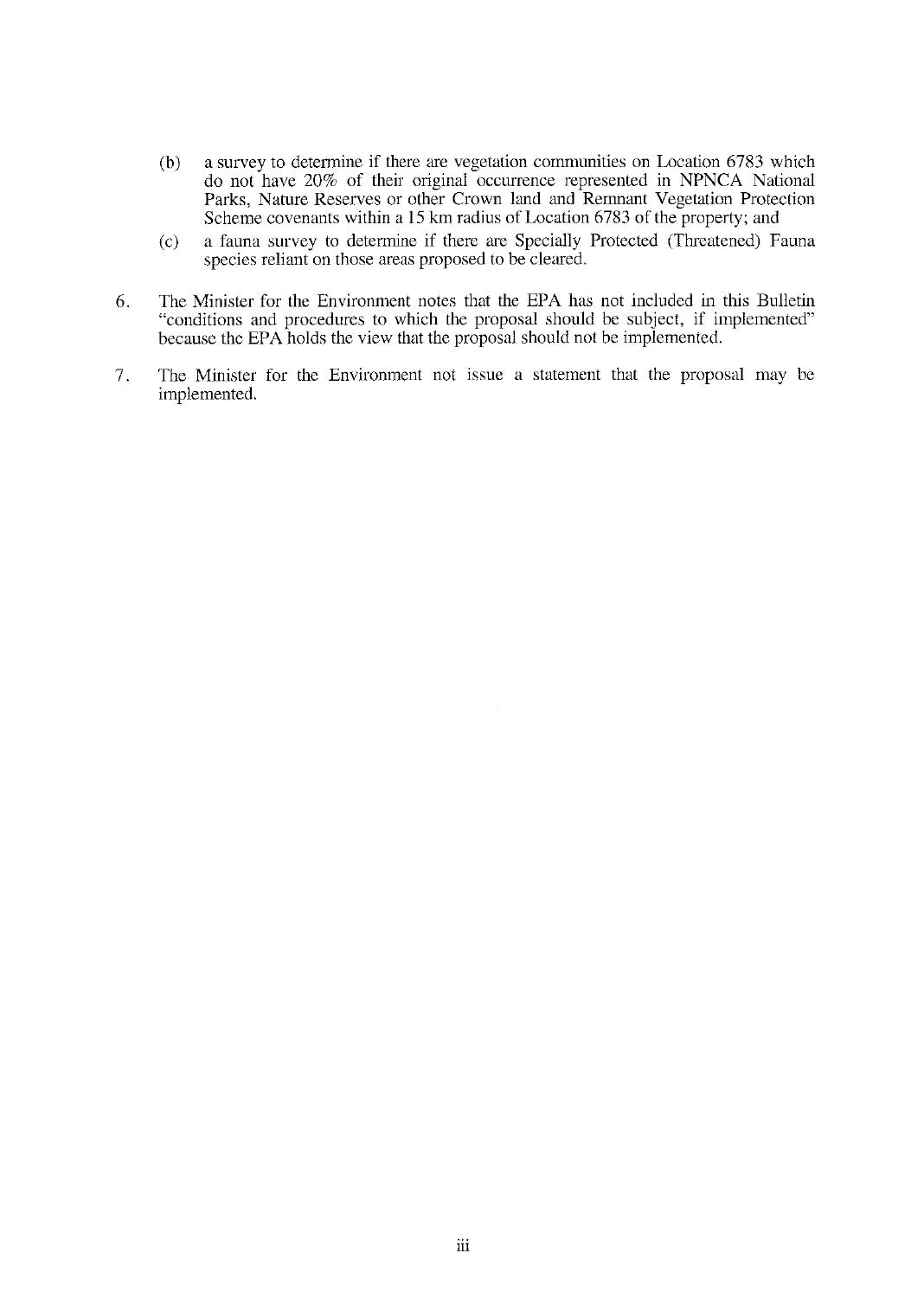# **Contents**

|               | Summary and recommendations                                  | i              |  |  |
|---------------|--------------------------------------------------------------|----------------|--|--|
| 1.            | Introduction and background                                  | 1              |  |  |
| $2$ .         | The proposal                                                 | 1              |  |  |
| 3.            | <b>Environmental factors</b>                                 |                |  |  |
|               | 3.1 Relevant environmental factors                           | $\overline{2}$ |  |  |
|               | 3.2 Water                                                    | $\overline{2}$ |  |  |
|               | 3.3 Wetlands                                                 | 6              |  |  |
| 4.            | Other advice                                                 |                |  |  |
| 5.            | Conclusions                                                  |                |  |  |
| 6.            | Recommendations                                              |                |  |  |
| <b>Tables</b> |                                                              |                |  |  |
| 1.            | Summary of assessment of relevant factors                    |                |  |  |
|               | Figures                                                      |                |  |  |
|               | 1a. Region plan                                              | 12             |  |  |
|               | 1b. Locality plan                                            | 13             |  |  |
|               | 2. Plan of Location 6783 showing area proposed to be cleared | 14             |  |  |
|               | Annendices                                                   |                |  |  |

# **Appendices**

- 1. List of submitters
- 2. References
- 3. Proponent's submission on the CER
- 4. Comments from the Deputy Commissioner of Soil and Land Conservation in relation to the proponent's submission

**Page**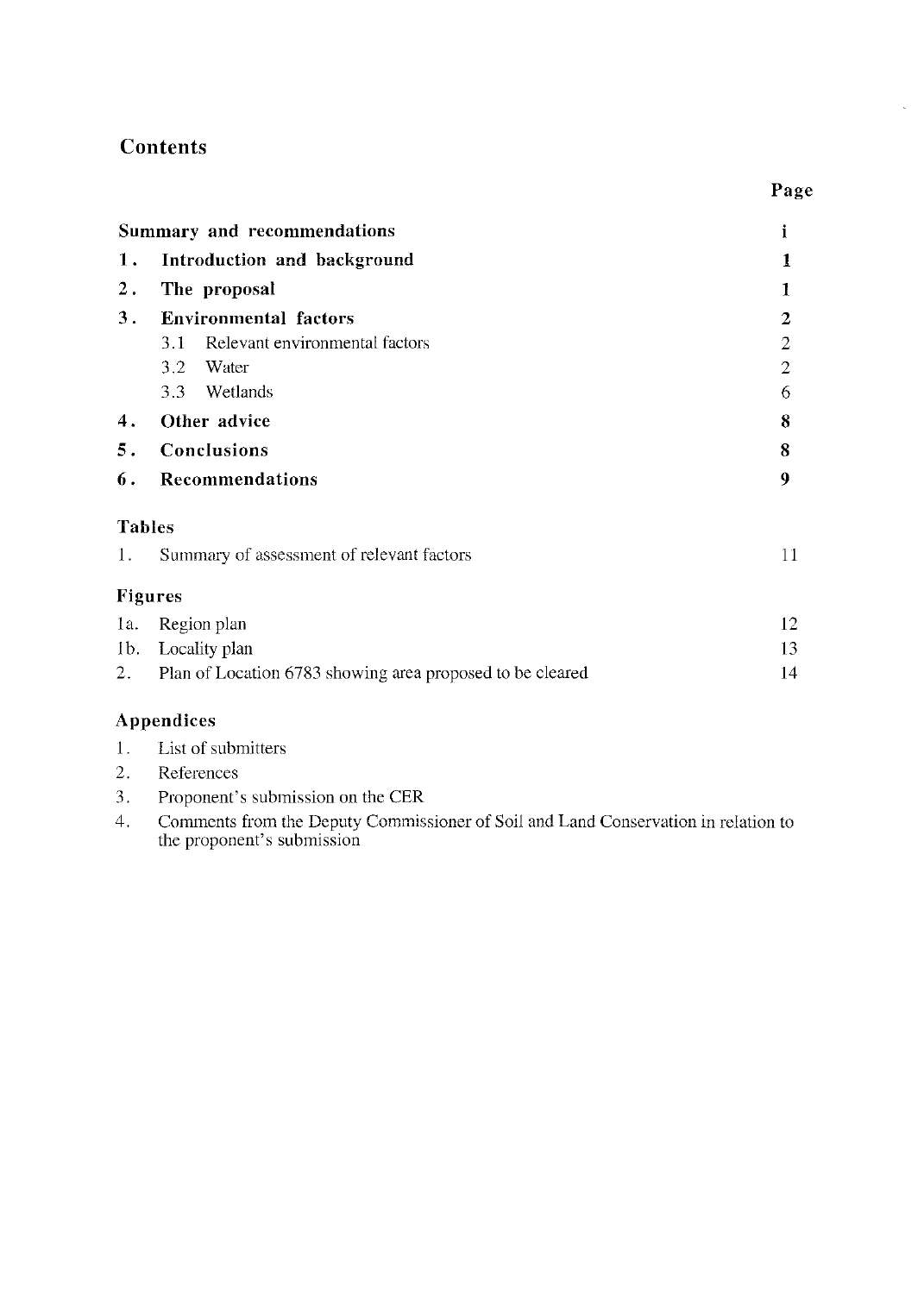# **1. Introduction and background**

Aldis Nominees Pty Ltd proposes to clear 250 hectares of native vegetation on Plantagenet Location 6783 Branson Road, Shire of Plantagenet. This report provides the Environmental Protection Authority's (EPA) advice and recommendations to the Minister for the Environment on the environmental factors relevant to the proposaL

Location 6783 is situated approximately 70 kms north east of Albany, immediately south of the Stirling Range National Park (Figure la).

The proponent and owner of the property is Aldis Nominees Pty Ltd.

The Notice of Intent to clear Location 6783 was refened to the EPA by the Commissioner of Soil and Land Conservation (Commissioner) in February 1996 for environmental impact assessment. The level of assessment was set at Consultative Environmental Review (CER) by the EPA on the 4 April 1996.

The CER document for the proposed land clearing was prepared in the accordance with the fonnal environmental assessment process outlined in the Memorandum of Understanding (MOU) for the protection of renmant vegetation on private land in the agricultural region of Western Australia (AgWA, 1997).

The CER contains the EPA's Preliminary Assessment Report as well as other documents from the Commissioner of Soil and Land Conservation (Commissioner), Water and Rivers Commission (WRC) and the Department of Conservation and Land Management (CALM). The process of preparing a CER for land clearing proposals is different to the usual proponent prepared CER.

The aim of the MOU is to outline a streamlined process (including an environmental impact **assessment process) and a set of criteria (referred to as the 'Safstrom Criteria') for assessing**  land clearing proposals that integrates biodiversity, nature, soil and land conservation issues (Safstrom and Craig, 1996).

The proposal to clear Location 6783 has been assessed by the EPA in accordance with the principles and criteria for assessing the nature conservation value of native vegetation contained in the MOU.

Further details of the proposal are presented in Section 2 of this report. Section 3 discusses environmental factors relevant to the proposal. Section 4 provides other advice associated with the outcomes of the assessment. Section 5 presents the EPA's conclusions and Section 6 the EPA's recommendations.

A list of people and organisations that made submissions ts included m Appendix I and references are listed in Appendix 2.

# **2. The proposal**

Aldis Nominees Ply Ltd proposes to clear a 250 ha portion (21% of Location 6783) of native vegetation on Location 6783 for cereal cropping. Location 6783 has a total area of I, 182 ha of which 340 ha (29%) is currently cleared. It is proposed to retain the native vegetation on 589 ha (50%) of the property.

The amount of native vegetation originally proposed to be cleared on Location 6783 was 300- 400 ha. The proposal has been modified so that the amount of native vegetation to be cleared has been reduced to 250 ha.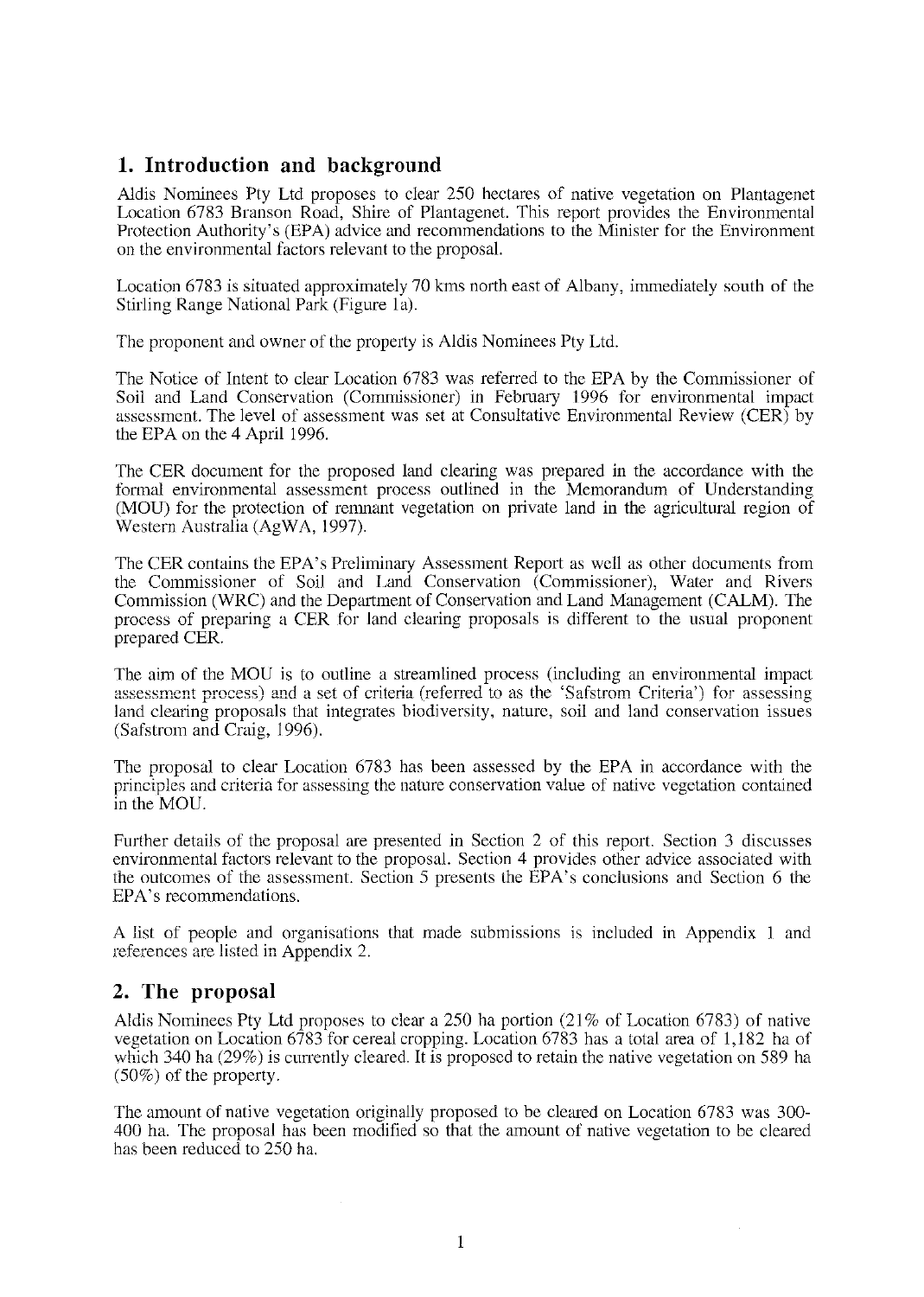Location 6783 is situated on a sandplain immediately south of the Stirling Range National Park. The sandplain is internally drained which means there are no watercourses draining surface water out of the area (Figures 1a  $&$  1b).

The northern half of Location 6783 is situated above a stagnant local aquifer and the southern half of the property is situated above a regional aquifer.

# **3. Environmental factors**

## **3.1 Relevant environmental factors**

Section 44 of the Environmental Protection Act 1986 requires the EPA to report to the Minister for the Environment on the environmental factors relevant to the proposal and on the conditions and procedures to which the proposal should be subject, if implemented. In addition, the EPA may make recommendations as it sees fit.

The environmental factors considered by the EPA to be relevant to the proposal are as follows:

- (a) Water- ground water rise leading to salinity;
- (b) Wetlands- effects of salinisation;
- (c) Declared Rare and Priority Flora -loss of species through clearing;
- (d) Specially Protected (Threatened) Fauna- loss of habitat through clearing; and
- (e) Vegetation communities loss of regionally significant communities.

The relevant environmental factors are discussed below and summarised in Table 1.

The EPA considers that Water and Wetlands are the only two factors where there is sufficient information for the EPA to discuss the issues in enough detail to form a position. A vegetation survey and other additional information would need to be available before the other factors could be assessed.

However, enough is known about the factors Water and Wetlands for the EPA to form the opinion that the proposal can not meet the environmental objectives and thus should not proceed. The EPA has decided that additional information about the remaining factors  $(c)$ ,  $(d)$ and (e) above, is not required unless the Minister for the Environment determines that the assessment of these remaining factors was required before a decision on the proposal could be made.

The Department of Conservation and Land Management (CALM) supports the EPA's view outlined in the EPA's Preliminary Assessment Report in the CER and has advised that issues concerning declared rare and priority flora, protected fauna and vegetation communities would need to be considered prior to any decision to allow any clearing to proceed.

## 3.2 **Water**

## **Discussion**

Location 6783 is situated on a sandplain between the Stirling Range and the coast. The sandplain is internally drained which means there are no watercourses draining surface water out of the area (Figures 1a & 1b). Depressions in the area hold the water until it evaporates or recharges into the groundwater (Ferdowsian et al 1996).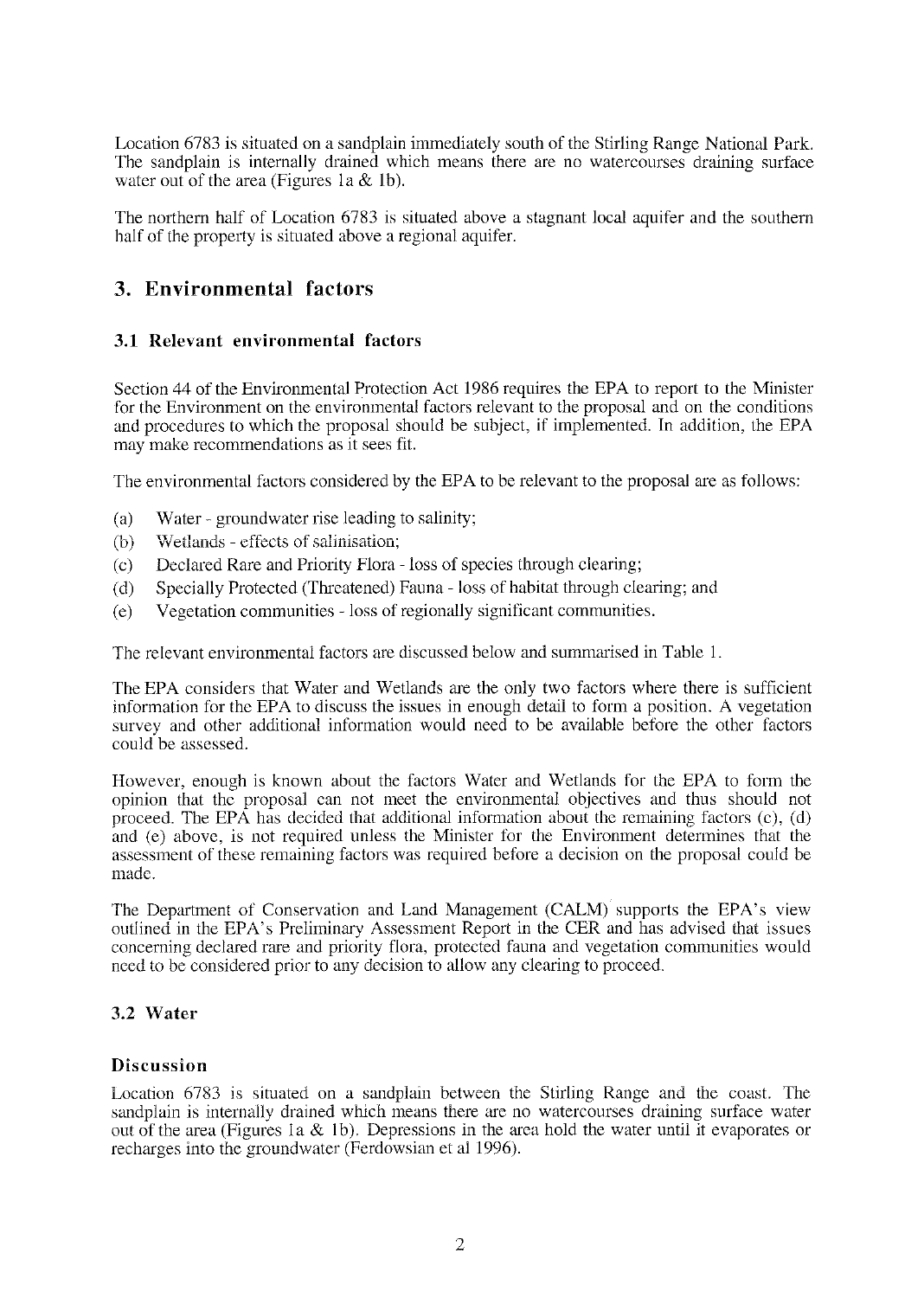The northern half of Location 6783 is situated above a stagnant local aquifer and the southern half of the property is situated above a regional aquifer. Water quality in both aquifers is saline  $(>10,000 \text{ mg/L} \text{ TSS})$  (Agriculture WA, 1996).

Agriculture Western Australia has advised that the aquifers would have been in hydrological equilibrium when the catchment was covered with native vegetation. Once the vegetation is cleared crops and pastures do not use as much water as the native vegetation. In a 470mm rainfall year, 12mm of rainfall passes the crop/pasture root zone on loamy soils and 50mm on deep sandy soils. This water becomes aquifer recharge (AgWA pers comm).

The following comments have been received in relation to the proposal:

#### Department of Environmental Protection

In 1996 the DEP appointed Ms Gillian Craig to provide an initial assessment report of the clearing proposal (Craig 1996). Ms Craig's report states that "surface expression of salinity can be seen in the Yale Swamps near the property. The whole region is experiencing increasing salinity and rising water tables and eventually large areas of the National Park and the property adjoining the eastern boundary of Location 6783 will become salt affected".

#### Agriculture Western Australia

The comments by Ms Craig are supported by a report prepared by Agriculture Western Australia's hydrologist which states that a salinity risk is present in depressions and swamps in the locality (Agriculture WA 1997). The depressions in the vicinity of Location 6783 act as evaporation pans and further clearing of deep-rooted native vegetation would cause groundwater levels to rise so that more and more wetlands would become discharge sites, becoming brackish before turning saline.

The majority of the groundwater passes through the depressions and wetlands and eventually enters the large salt lake situated in the Stirling Range National Park, to the east of Location 6783 (Figures 1a and 1b). Although this lake is already saline the rising ground water level will cause salinity to spread and impact on the vegetation on the fringes of the lake, within the National Park.

The hydrologist has also advised that the groundwater level is approximately 15 metres below the remnant vegetation on Location 6783. The groundwater level would be much closer to the surface in those areas where the vegetation has been cleared.

#### Commissioner of Soil and Land Conservation

The Commissioner has advised that the groundwater in the local and regional aquifers is rising by approx 200 mm per year and the proposed clearing on Location 6783 would impact on the rate at which ground water would rise if appropriate farm management practices were not used to reduce recharge. It is estimated that the proposed land clearing represents approximately 3% of the regional aquifer and could result in a 6 mm per year rise in groundwater levels below Location 6783 without successful farm management (Commissioner 1997).

It is important to note that the groundwater level is currently rising at 200 mm per year and will continue to rise at this rate due to the amount of vegetation that has already been cleared in the catchment. Groundwatcr rising at this rate will impact on the nature conservation values of wetlands and remnant vegetation without any further clearing occurring in the catchment. Further clearing would exacerbate the problem or rising ground water levels.

Some of the salinity on Location 6784, the property situated immediately east of Location 6783, is due to clearing and present farm management practices on Location 6784. The problems on Location 6784 would be compounded if excessive clearing occurred on Location 6783. Native vegetation around the wetland on Location 6783 should not be cleared so that runoff and recharge into the aquifer is minimised (Commissioner 1996).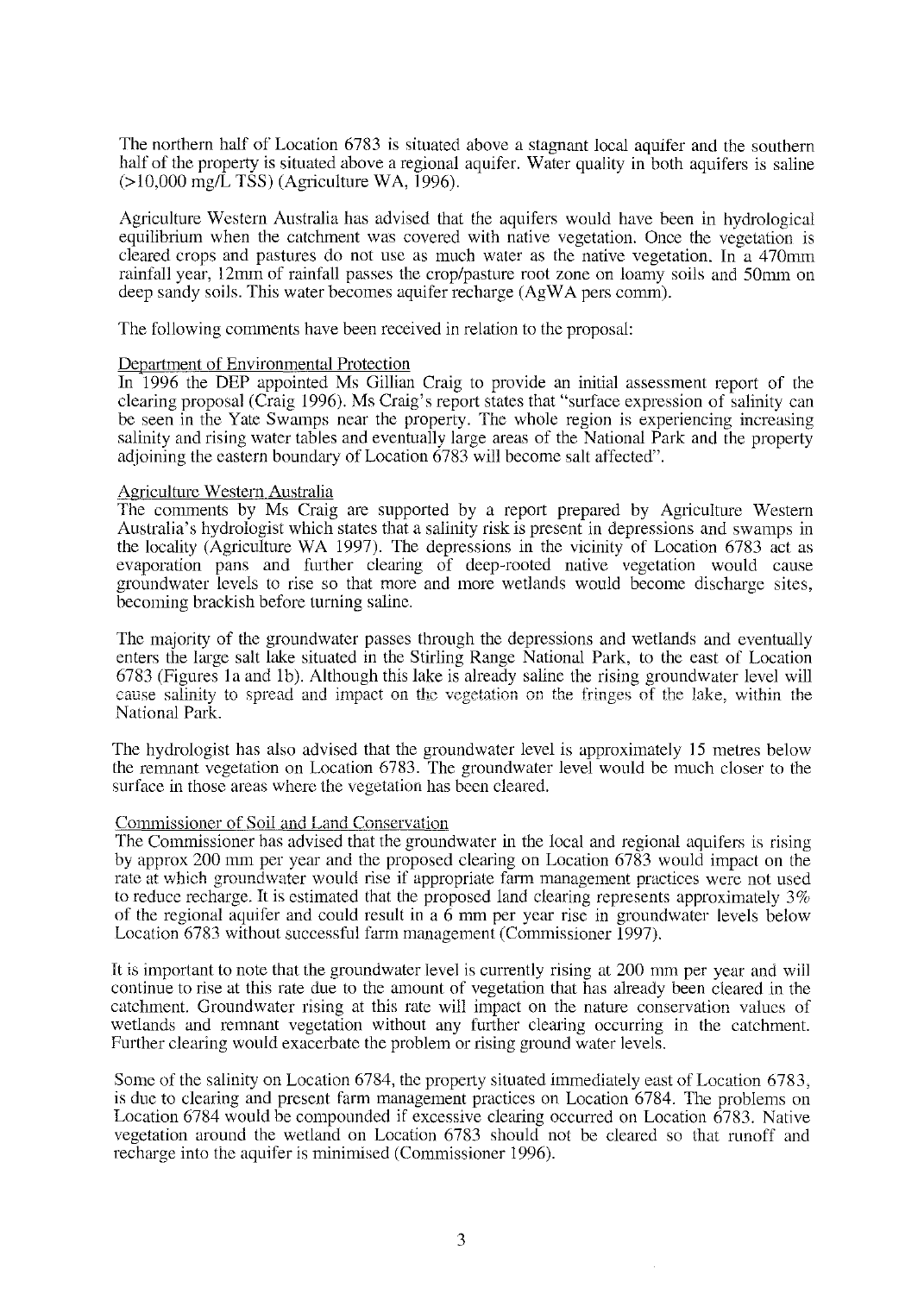The Commissioner has concluded "that salinity may be manageable if clearing is restricted to certain areas, as set out in the Agreement to Reserve, and if ongoing management conditions reducing the expected impacts are adhered to by the proponent." (Commissioner 1997).

The Commissioner has advised that the following farm management practices would be implemented on Location 6783 to minimise the impact of the proposed land clearing on ground water recharge and ground water quality:

- construct interceptor drains;
- phase cropping using lucemc and cereals in rotation;
- retain remnant vegetation surrounding the wetlands; and
- fence off remnant vegetation.

These management procedures are not imposed as legally binding conditions by the Commissioner. However, the proponent has made conunitments to undertake a number of these management procedures.

It should be noted that the Commissioner's advice is provided in accordance with the provisions of the Soil and Land Conservation Act which is intended to prevent and mitigate land degradation where it may impact on the future use of the land. In rural areas 'future use of the land use' is generally interpreted as meaning agriculture.

This is an important distinction when considering the Commissioner's advice. The Connnissioner has advised that the proposal would not cause land degradation on future agricultural landuses. This should not be interpreted to mean that the proposal would not impact on nature conservation values. Based on the advice provided by the Commissioner, groundwater levels and salinity are increasing in the vicinity of Location 6783 and will impact on nature conservation values. The proposed clearing on Location 6783 may compound these problems in the catchment. The Environmental Protection Act provides the only statutory mechanism for protecting certain nature conservation values.

It should also be noted that the Commissioner does not give approval for land cleming but identifies areas to be protected from clearing to prevent land degradation. This restricts the ability of the Commissioner to retain vegetation to protect nature conservation values.

#### Water and Rivers Commission

The Water and Rivers Commission (WRC) has advised that the area where the property is located is relatively flat and has a low ground water gradient and is clearly subject to a salinity risk. In summary, the Commission advised that it "is not convinced that current farming activities and further clearing in the area are sustainable with respect to the protection of water resources and water dependent ecosystems" (CER Document 5).

#### The Proponent

The proponent contends that the proposed land clearing on Location 6783 would not increase groundwater recharge or cause ground water levels to rise for the following reasons:

- deep sandy groundwater recharge areas on Location 6783 are not being cleared and the proposed clearing would have negligible impacts on local and regional water tables; and
- most of the annual rainfall would be used by the crops and pastures that would be grown on the cleared land and any excess water in wetter years would be soaked up by the surrounding bush. This is contrary to the EPA's assumption that crops and pastures would not utilise much of the annual rainfall;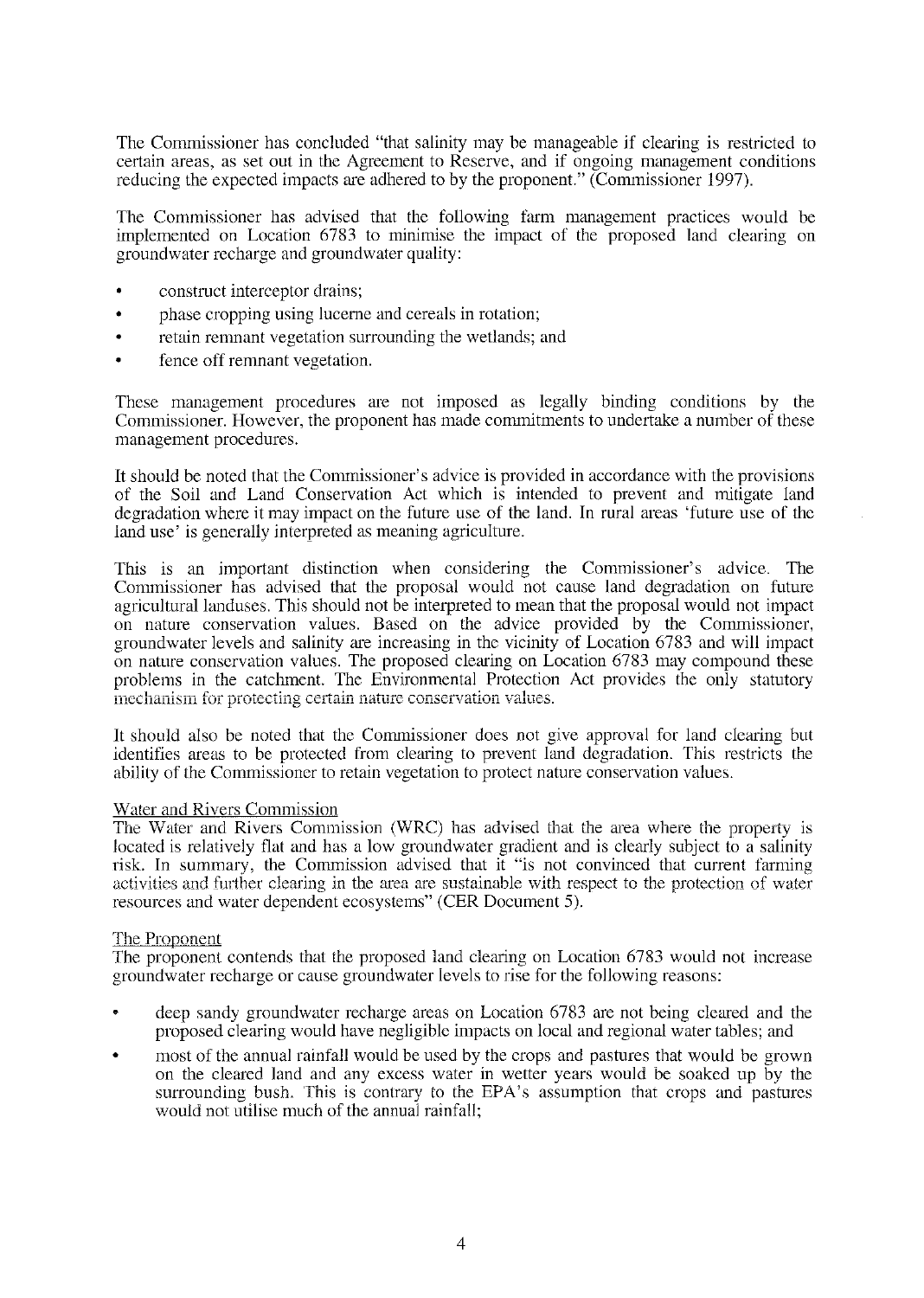The Deputy Commissioner has provided the following advice in response to the proponent's statements:

- crops and pastures do not use as much water as native vegetation and any surplus water would recharge aquifers underlying the land;
- current agricultural practices on land that is already cleared in the catchment is resulting in a 200mm average annual rise in ground water levels; and
- clearing a further 250 hectares on Location 6783 would increase the volume of water entering the local and regional aquifer which underlies the property and cause the groundwater level to rise until a new hydrological equilibrium has been reached.

The proponent's claim that the proposed clearing would have no impact on groundwater levels relies entirely on the successful use of crops and pastures to reduce groundwater recharge from the land proposed to be cleared.

### **Assessment**

The area considered for assessment of this relevant environmental factor includes the catchments for the local  $(10,000 \text{ ha})$  and regional (greater than 30,000 ha) aquifers in which Location 6783 is situated.

It is important to note that the ground water level is already rising and will continue to rise due to the amount of land that has already been cleared in the catchment. The proposed clearing on Location 6783 is predicted to increase the rate at which the groundwater level will rise and increase salinity if farm management procedures are not successful.

The EPA's objective in regard to this environmental factor is to "ensure that clearing does not result in changes in ground water levels that could lead to salinity".

In addition to this obiective the EPA has an important role to plav in the implementation of the Salinity Action Plan. Salinity has been identified as one of the State's most critical environmental problems. The Salinity Action Plan states that remnant vegetation protection and management will be a significant component of salinity control systems.

The Draft State of the Environment Report identifies land salinisation as one of WA's most significant environmental issues and recommends the implementation of the Salinity Action Plan and the protection of existing remnant vegetation on public and private lands from the effects of rising saline ground water.

The EPA notes that:

- (a) the groundwater level is currently rising by approximately 200mm per year in the catchments in which Location 6783 is situated and will continue to rise at this rate;
- (b) there is no overall catchment management strategy in place to attempt to halt the rise;
- (c) the proposed land clearing represents  $3\%$  of the catchment and is large enough to affect recharge;
- (d) the Commissioner of Soil and Land Conservation has advised that the proposed clearing would not cause land degradation to impact on future agricultural landuses; and
- (e) rising groundwater and increasing salinity resulting from the proposed land clearing may impact on nature conservation values in other parts of the catchment, including the Stirling Range National Park.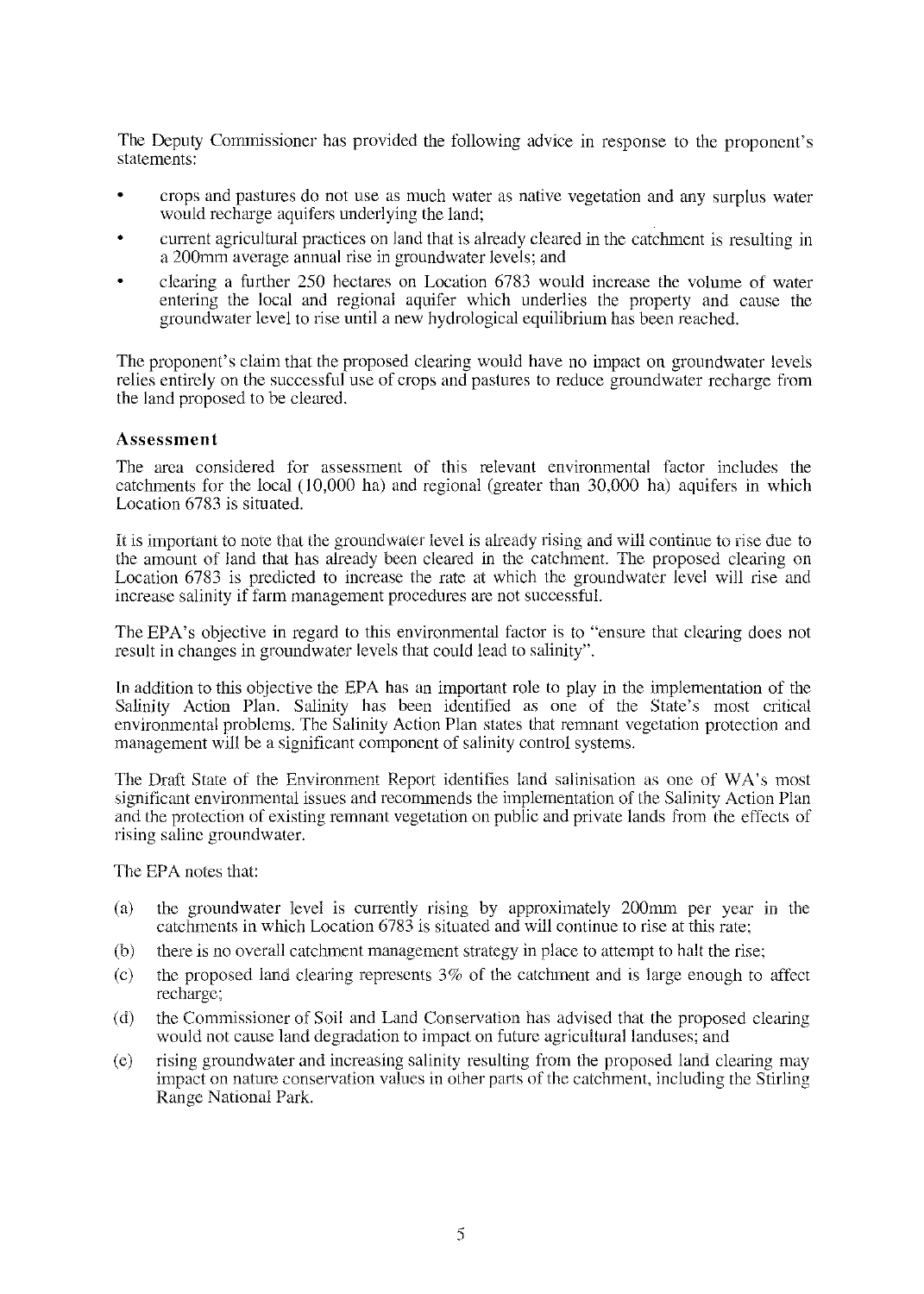Having particular regard to:

- (a) the current rate at which groundwater levels are rising in the catchments in which Location 6783 is situated;
- (b) the advice from AgWA that the proposed clearing may increase the rate at which ground water level below the property rises; and
- (c) the likelihood that the rising groundwater will lead to increasing salinity and this will impact on nature conservation values in other parts of the catchment, including the Stirling Range National Park,

The EPA concludes that:

- (a) the rising groundwater levels and increasing salinity in the catchment are likely to impact on native vegetation; and
- (b) there is an unacceptable risk that the proposed clearing on Location 6783 would contribute to these problems of rising ground water levels and increasing salinity.

The proposal relies heavily on the successful implementation of farm management procedures to prevent an increase in salinity. In general the EPA does not support land clearing in catchments where (i) groundwater is already rising at a substantial rate, (ii) salinity is evident and (iii) there is no overall catchment management strategy in place to attempt to halt the rise in ground water levels.

The EPA notes the recent advice from the Deputy Commissioner of Soil and Land Conservation in response to the proponent's statements set out in the Discussion section above.

It is the EPA's opinion that it is unlikely that the objective for this relevant factor would be met if native vegetation on Location 6783 was cleared. For the EPA's objective to be met no further vegetation should be cleared within the catchments in which Location 6783 is located. Given the rising water table, action to arrest this increase also needs to be taken.

## 3.3 **Wetlands**

#### **Discussion**

The following comments have been received in relation to the proposal:

Department of Environmental Protection

There are a number of small Yate swamps located in the south east corner of Location 6783 as well as on the adjoining property to the east (Figure 1b). Surface expression of salinity can be seen in these Yate Swamps near the property (Craig, 1996).

#### Agriculture Western Australia

The groundwater level is rising and will continue to rise due to the amount of land that has already been cleared in the catchment. The wetlands near Location 6783 act as evaporation pans, salinity will increase in these wetlands as the groundwater level continues to rise. Further clearing may increase groundwater levels and compound the salinity problem in these wetlands (Commissioner 1996).

It is considered that the majority of the ground water in the regional aquifer passes through the depressions nem Location 6783 and eventually enters the large salt lake situated within the Stirling Range National Park to the east of Location 6783. Rising groundwater levels and salinity in the catchment will impact on this wetland (Figure 1b).

Agriculture Western Australia has advised that additional runoff and groundwater recharge from the proposed clearing would be minimised if the native vegetation surrounding the wetlands on Location 6783 is not cleared. The proponent has advised that the native vegetation surrounding the wctlands would be retained (Commissioner, 1996).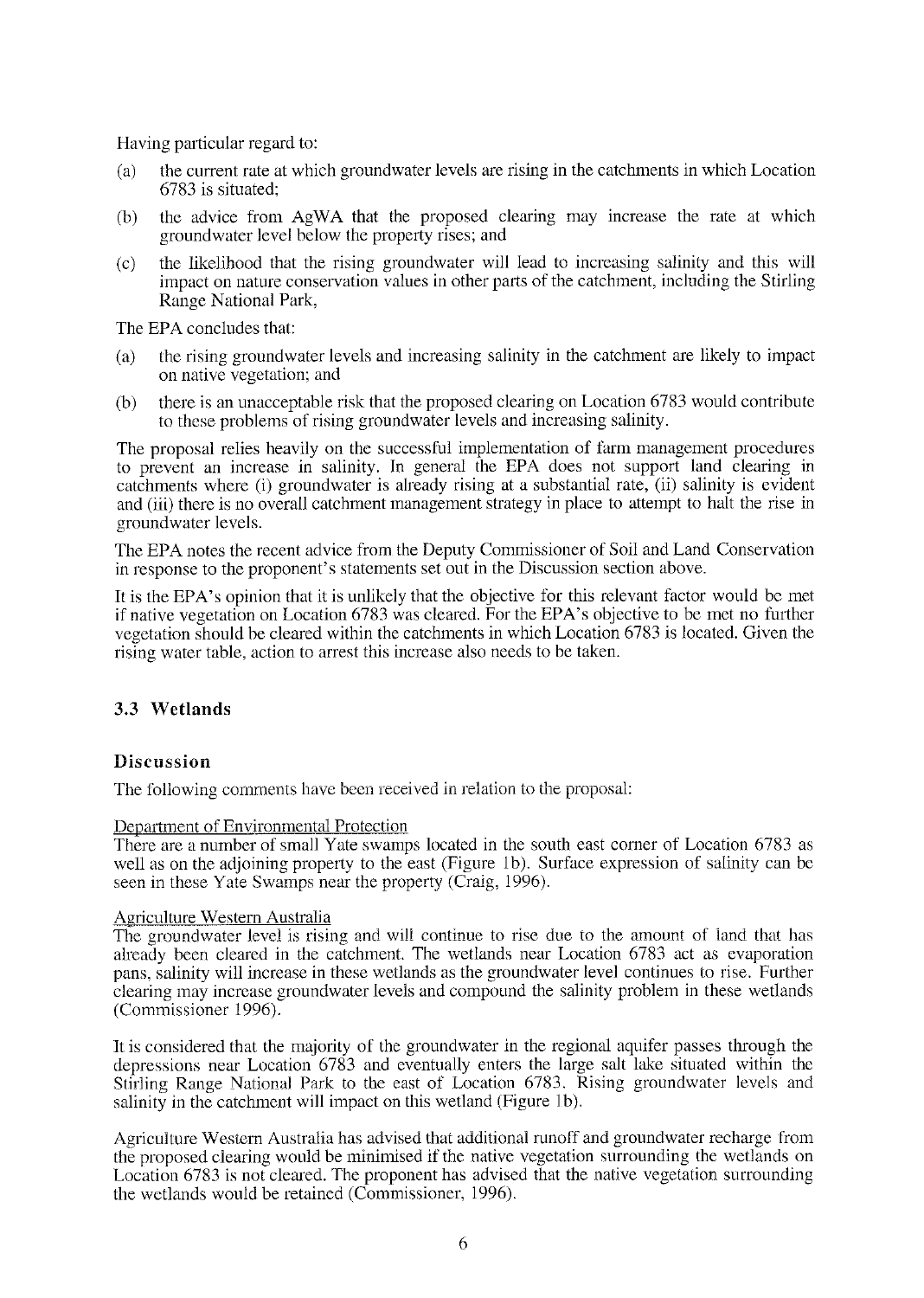### Commissioner of Soil and Land Conservation

The Commissioner has advised that wetlands near Location 6783 have suffered substantial vegetation decline (death of *Eucalyptus occidentalis)* since clearing, due to rising groundwater tables and increasing salinity in the root zone. It is predicted that further clearing may increase salinity and further impact on the environment values of the wetlands.

The Commissioner has also advised that the eutrophication potential of the wetlands as a result of the proposed clearing on Plantagenet Location 6783 is considered to be extremely low due to high phosphorus retaining ability of the soils (Commissioner, 1997).

#### CALM

CALM has expressed concern at the likely impact that the proposed clearing may have on Pillenorup Swamp located within Stirling Range National Park. This wetland is of special interest as it is one of only two semi permanent, unwooded, freshwater wetlands within the Park. No habitat of this quality is known south of the park in private property wetland (CALM pers comm). In contrast the Commissioner has advised that the clearing is not likely to impact on Pillenorup Swamp (Commissioner, 1996).

## Water and Rivers Commission

The WRC has advised that wetlands in the catchment are already suffering from the effects of increased salinity and the clearing proposal is likely to exacerbate this situation. Changes in hydrology may cause further decline in the condition of the vegetation around the wetlands in the catchment (CER Document 5).

#### **Assessment**

The area considered for assessment of this relevant environmental factor is the catchments for the local  $(10,000 \text{ ha})$  and regional (greater than 30,000 ha) aquifers in which Location 6783 is located.

The EPA's objective in regard to this environmental factor is to "protect the environmental values and maintain or enhance key ecological functions of the wetlands."

In addition to this objective the EPA is also aware of its responsibility to implement the Salinity Action Plan. The Action Plan states that more than 80% of stream riparian zones are seriously degraded by salinity. An aim of the Action Plan is to protect and restore high value wetlands and maintain natural diversity within the agricultural areas of the State.

The EPA notes that:

- (a) the proposed land clearing represents 3% of the catchment and is large enough to affect recharge;
- (b) groundwater levels and salinity will continue to increase as a result of vegetation that has already been cleared in the catchment;
- (c) rising groundwater levels and increasing salinity are impacting on the environmental values of the wetlands within the catchment; and
- (d) the proposal may further impact on groundwater levels and water quality in the wetlands, particularly the wetland located to the east of Location 6783 in the Stirling Range National Park;

In relation to the proposal the EPA also notes that:

(a) the native vegetation around the wetlands in the south east corner of Location 6783 will be retained to minimise storrnwater runoff and recharge.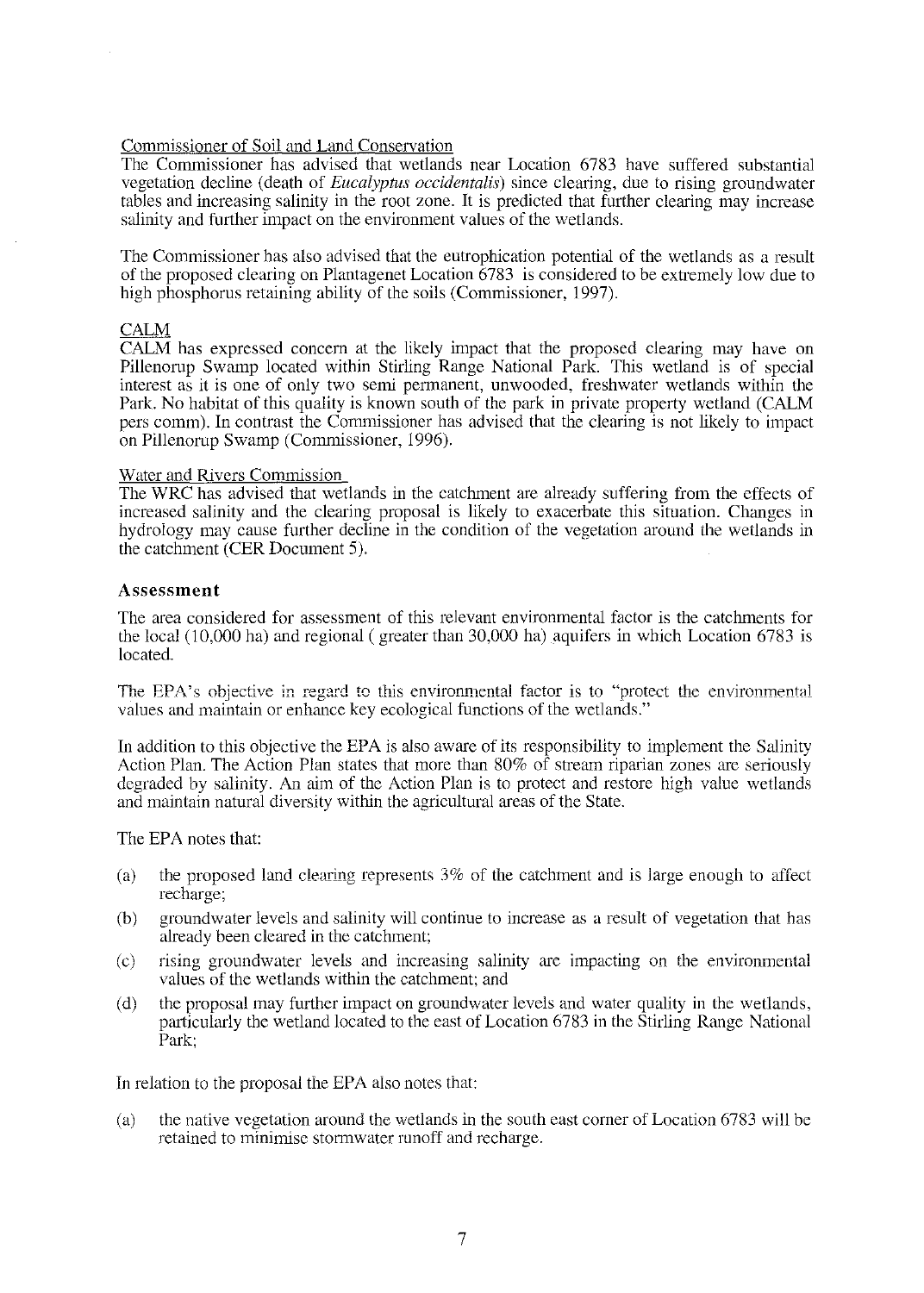Having particular regard to the:

- (a) rate at which gronndwater levels are rising in the catchments in which Location 6783 1s situated;
- (b) likelihood that the proposed land clearing may increase ground water levels and salinity in the wetlands within the catchments;
- (c) absence of a catchment management plan to reverse the trend of rising ground water levels in the catchments; and
- (d) adverse impact that the rate at which groundwater levels and salinity are already increasing is likely to have on the nature conservation values of wetlands and riparian vegetation.

The EPA concludes that there is:

- (a) sufficient evidence to suggest that water quality in wetlands will continue to decline and water levels will continue to rise; and
- (b) an unacceptable risk that the proposed clearing would contribute to these problems.

It is the EPA's opinion that the proposed clearing would most likely increase groundwater recharge and compound the spread of salinity in wetlands within the catchment and is likely to compromise the EPA's objective to protect the environmental values and maintain or enhance key ecological functions of the wetlands. For the EPA's objective to be met no further vegetation should be cleared within the catchment in which Location 6783 is located. This objective may not be met if the water table continues to rise. Action needs to be taken to arrest this increase at a catchment level.

# **4. Other advice**

The proposal described in this report is the first formal assessment prepared in accordance with the MOU for the protection of remnant vegetation on private land in the agricultural region of Western Australia.

The proposal has come before the EPA at a time when the problem or rising ground water and salinity had been highlighted in its Annual Report. Indeed, the government has now established a State Salinity Council which has a focus on the implementation of the Salinity Action Plan.

The EPA has been consistent in expressing its concern about the environmental impact of increasing salinity, not only on agricultural lands but also on nature reserves, rivers, streams and lakes. There is a need for the establishment and implementation of catchment management plans to assist in slowing down the rise in the levels of ground water. However, there is also a need to retain native vegetation wherever this is possible.

In general the EPA does not support land clearing in catchments where (i) groundwater is already rising at a substantial rate, (ii) salinity is evident and (iii) there is no overall catchment management strategy, including revcgctation, in place to attempt to halt the rise in ground water levels.

The EPA is conscious that the proponent has expressed concern in terms of equity, noting that in earlier years much of the catchment of which the proponent's property is a part has been cleared. However, the EPA has a responsibility to report to the Minister within the context of the state of the environment at the time of reporting.

# **5. Conclusions**

The EPA has considered the proposal by Aldis Nominees Pty Ltd to clear 250 ha of native vegetation on Plantagenet Location 6783 Branson Road, Shire of Plantagenet. The EPA considers that (a) Water and (b) Wetlands are the only two factors where there is sufficient information for the EPA to discuss the issues in enough detail to form a position. A vegetation survey and other additional information would need to be available before the other factors could be assessed.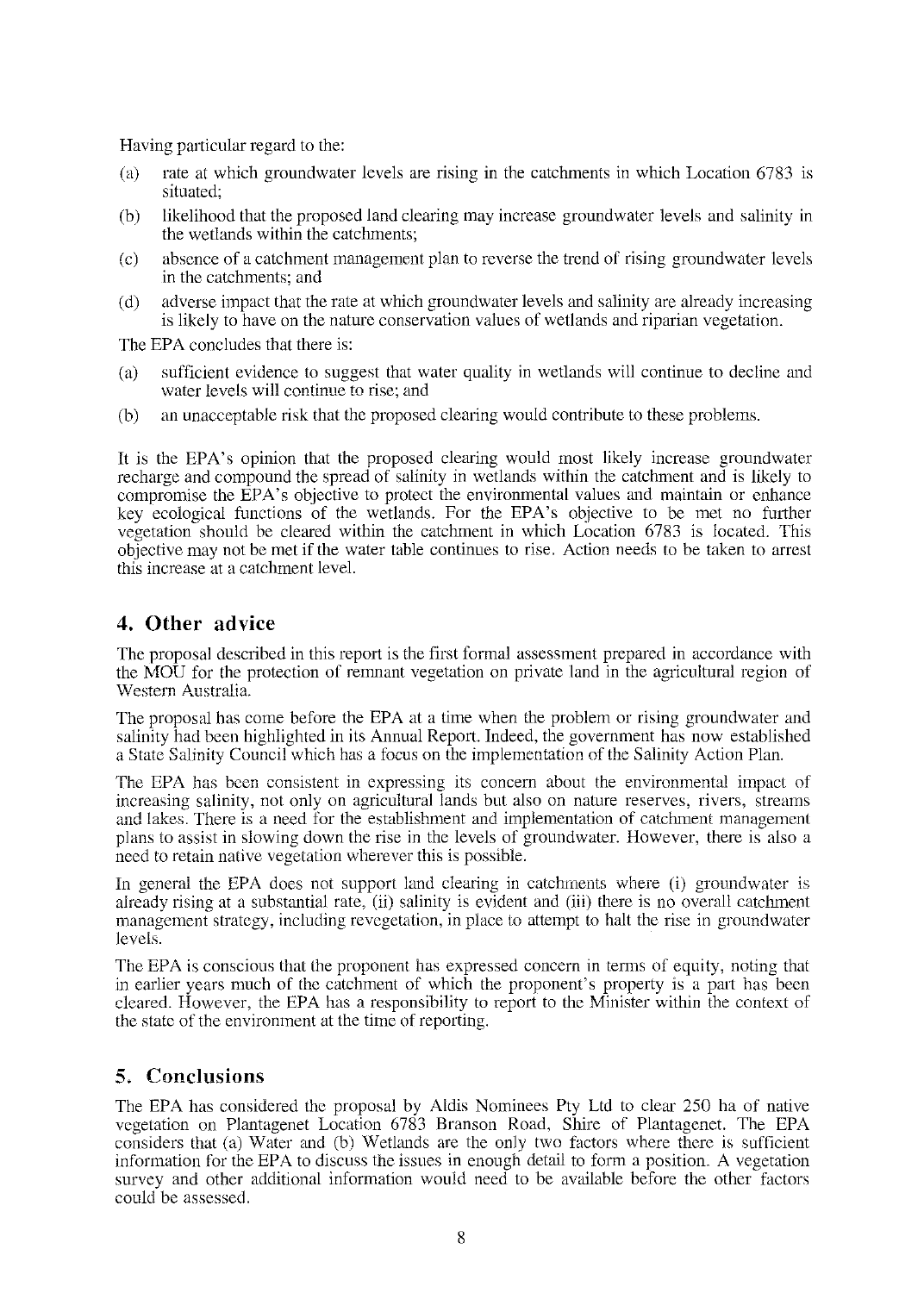However, enough is known about the factors Water and Wetlands for the EPA to fonn the opinion that the proposal, if implemented, could not meet the environmental objectives and thus the proposal should not proceed for the following reasons:

- (a) the rising groundwater levels and increasing salinity in the catchment are likely to impact on native vegetation;
- (b) water quality in wetlands in the catchment will continue to decline and water levels will continue to rise; and
- (c) there is sufficient evidence that the proposed clearing on Location 6783 would contribute to rising groundwater levels and increasing salinity and increase the risks to native vegetation and wetlands.

The EPA has decided that additional information about the remaining factors Declared Rare and Priority Flora, Specially Protected (Threatened) Fauna, and vegetation communities is not required unless the Minister for the Environment determines that the assessment of these remaining factors was needed before a decision on the proposal could be made.

# **6. Recommendations**

The EPA recommends that:

- 1. That the Minister for the Environment considers the report on the environmental factors of Water (Section 3.2) and Wetlands (Section 3.3) and the EPA objectives.
- 2. That the Minister for the Environment notes that it is the EPA's opinion that the proposal as presented is unlikely to meet the EPA's objectives in relation to:
	- (a) Water- groundwater rise leading to salinity; and
	- **(b) \Vet]ands- effects of salinisation.**
- 3. That the Minister for the Environment notes that the EPA has not considered the environmental factors of:
	- (a) Declared Rare and Priority Flora loss of species through clearing;
	- (b) Specially Protected (Threatened) Fauna- loss of habitat through clearing; and
	- (c) Vegetation communities -loss ofregionally significant communities.

because there is presently insufficient information on each of them.

- 4. That the Minister for the Environment notes that the EPA considers that enough is known about the factors Water and Wetlands for the EPA to form the opinion that the proposal, if implemented, could not meet the environmental objectives and thus should not proceed. The EPA has decided that additional information about the remaining factors is not required unless the Minister for the Environment determines that the assessment of these remaining factors was needed before a decision on the proposal could be made.
- 5 . That the Minister for the Environment notes that if further assessment of the proposal is necessary, so as to report on all of the relevant environmental factors set out in Section 3.1, the following surveys would need to be undertaken with further advice being sought from the EPA:
	- (a) a botanical survey to determine if there are DRF, Priority flora or rare plant communities present in those areas of Location 6783 proposed to be cleared;
	- (b) a survey to determine if there arc vegetation communities on Location 6783 which do not have 20% of their original occurrence represented in NPNCA National Parks, Nature Reserves or other Crown land and Remnant Vegetation Protection Scheme covenants within a 15 km radius of Location 6783 of the property; and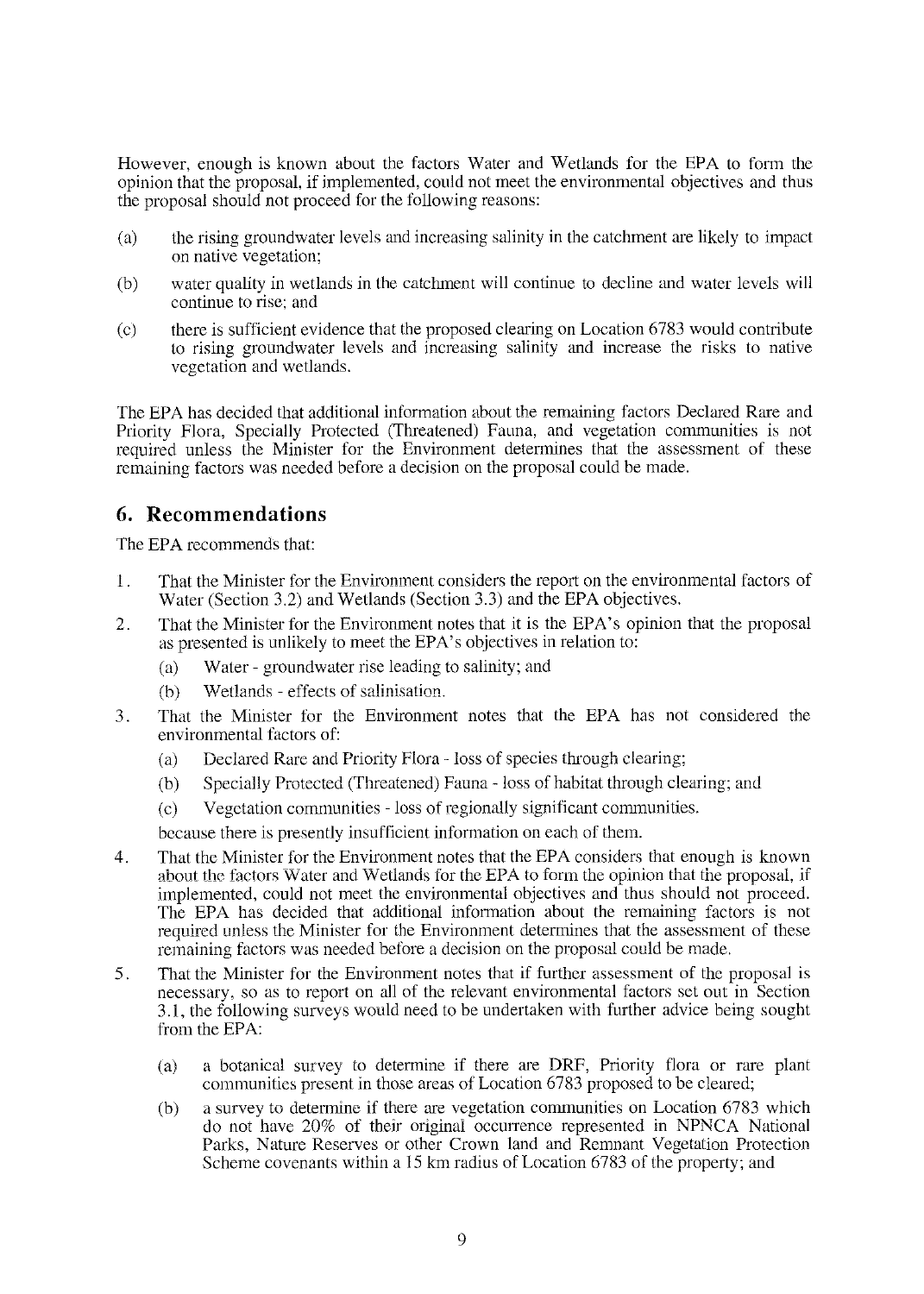- (c) a fauna survey to determine if there me Specially Protected (Threatened) Fauna species reliant on those areas proposed to be cleared.
- 6. The Minister for the Environment notes that the EPA has not included in this Bulletin "conditions and procedures to which the proposal should be subject, if implemented" because the EPA holds the view that the proposal should not be implemented.
- 7. The Minister for the Environment not issue a statement that the proposal may be implemented.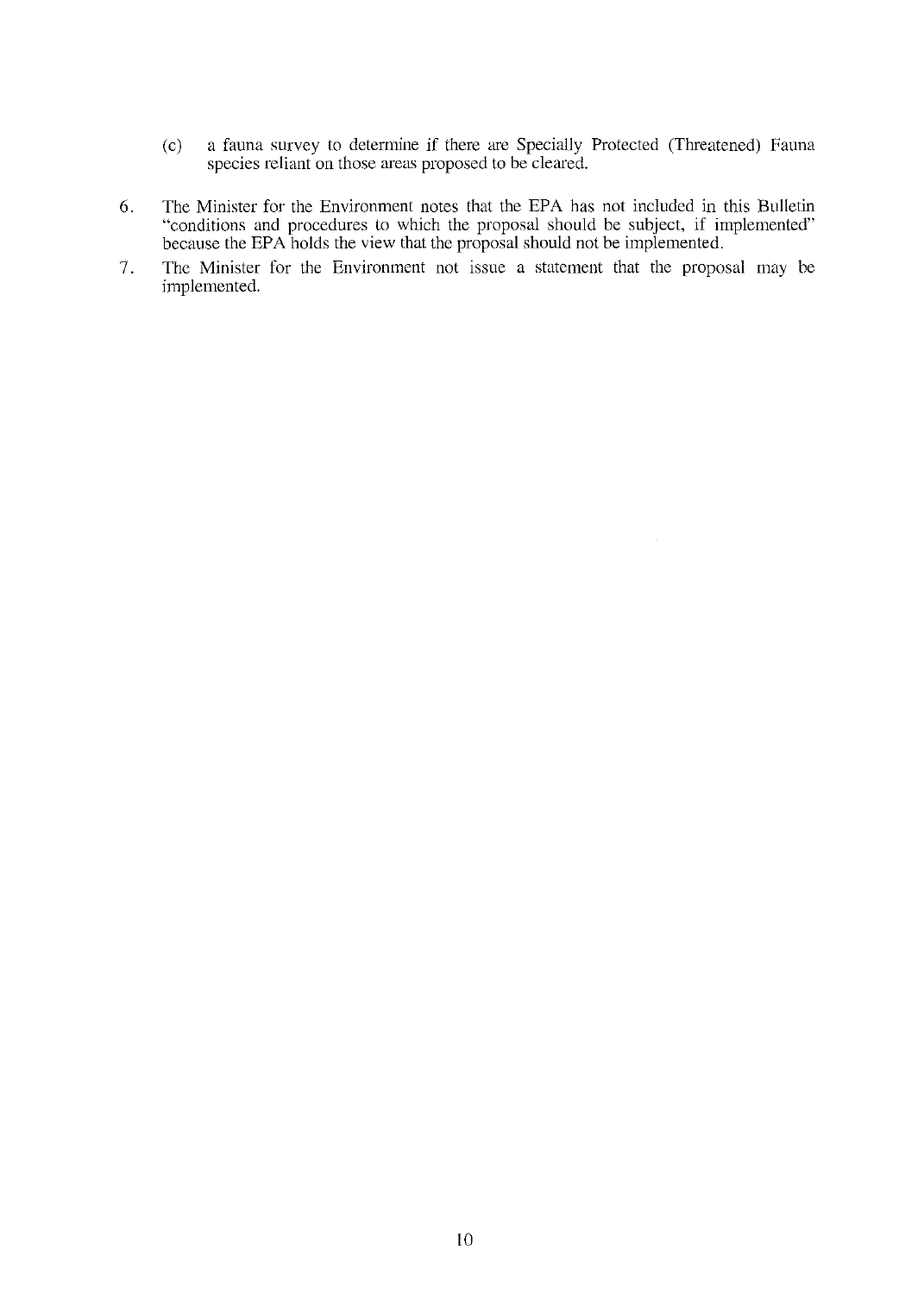| Relevant Factor Environmental Objective                                                                                            | Government agency/organisation comments and assessment                                                                                                                                                                                | <b>EPA Advice</b>                                                                                                                                                                                                                                             |
|------------------------------------------------------------------------------------------------------------------------------------|---------------------------------------------------------------------------------------------------------------------------------------------------------------------------------------------------------------------------------------|---------------------------------------------------------------------------------------------------------------------------------------------------------------------------------------------------------------------------------------------------------------|
| <b>Water (salinity) .</b> Ensure that clearing does not<br>result in changes in groundwater<br>levels that could lead to salinity. | •The groundwater level is rising by approx 200mm/year due to the<br>amount of vegetation that has already been cleared.(AgWA)                                                                                                         | Having particular regard to:                                                                                                                                                                                                                                  |
|                                                                                                                                    | •The proposed clearing will have a 3% impact on the rate of<br>groundwater rise/year which is equal to 6mm per year.(AgWA)<br>•Surface expression of salinity can be seen in the Yate Swamps near<br>Location 6783. (AgWA)            | (a) the current rate at which groundwater levels are rising in the<br>catchments in which Location 6783 is situated;<br>(b) the advice from AgWA that the proposed clearing may increase<br>the rate at which groundwater level below the property rises; and |
|                                                                                                                                    | •Some of the potential salinity on the adjoining property is due to<br>clearing and present farm management practices. These problems<br>would be compounded if excessive clearing occurs on Loc 6783<br>$(AgWA)$ .                   | (c) the likelihood that the rising groundwater will lead to increasing<br>salinity and this will impact on nature conservation values in other<br>parts of the catchment, including the Stirling Range National Park,                                         |
|                                                                                                                                    | •Eventually large areas of the adjoining property (Loc 6784) and the<br>lake within the National Park will become salt affected. (DEP<br>Consultant)                                                                                  | The EPA concludes that:                                                                                                                                                                                                                                       |
|                                                                                                                                    | •Salinity is increasing in the wetlands in the area. Clearing may further $ (a)$ the rising groundwater levels and increasing salinity in the<br>compound these problems. (AgWA)                                                      | catchment are likley to impact on native vegetation;                                                                                                                                                                                                          |
|                                                                                                                                    | •Deep sandy groundwater recharge areas on Location 6783 are not<br>being cleared and the proposed clearing will have negligible impacts<br>on local and regional watertables (proponent).                                             | (b) There is an unacceptable risk that the proposed clearing on<br>Location 6783 will contribute to these problems of rising<br>groundwater levels and increasing salinity.                                                                                   |
|                                                                                                                                    | •Most of the annual rainfall will be used by the crops and pastures that<br>will be grown on the cleared land and any excess water in wetter years<br>will be soaked up by the surrounding bush (proponent).                          | It is the EPA's opinion that it is unlikely that the objective for this<br>relevant factor would be met if native vegetation on Location 6783<br>was cleared.                                                                                                 |
|                                                                                                                                    | •There is no evidence to suggest that the management proposed by the For the EPA's objective to met no further vegetation should be<br>owner and AgWA is likley to counteract the effect of clearing deep<br>rooted vegetation (WRC). | cleared within the catchments in which location 6783 is<br>located Given the rising water table, action to arrest this increase<br>also needs to be taken.                                                                                                    |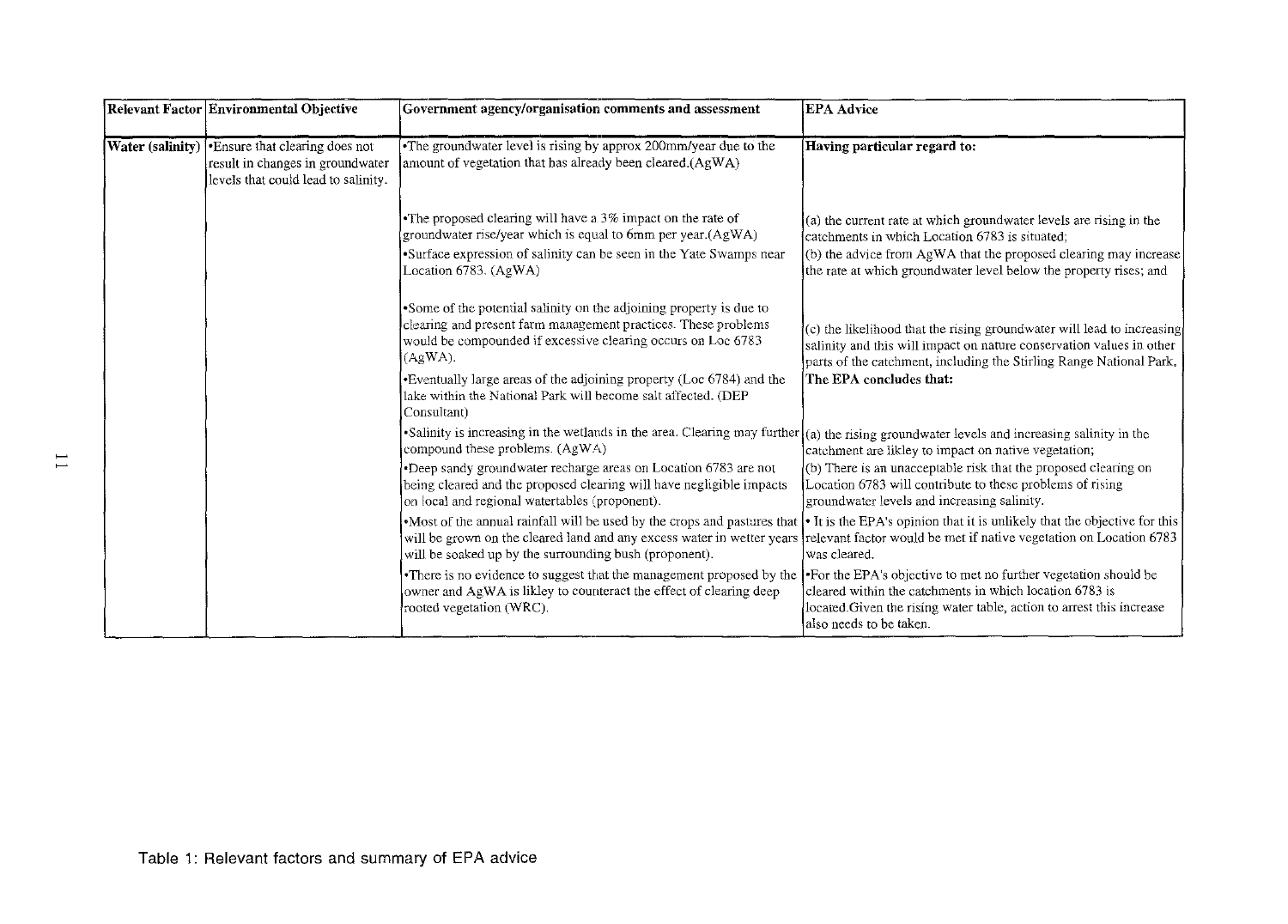| Wetlands | Protect the environmental values<br>and maintain or enhance key<br>ecological functions of the | • AgWA has advised that the landclearing will cause groundwater<br>levels to rise and compound salinity in wetlands.                                                                                                                                                                                                                                | Having particular regard to the:                                                                                                                                                                                                                                                                                                         |
|----------|------------------------------------------------------------------------------------------------|-----------------------------------------------------------------------------------------------------------------------------------------------------------------------------------------------------------------------------------------------------------------------------------------------------------------------------------------------------|------------------------------------------------------------------------------------------------------------------------------------------------------------------------------------------------------------------------------------------------------------------------------------------------------------------------------------------|
|          | wetland.                                                                                       | •The proposed clearing is likley to exacerbate the salinity problem.<br>Changes in hydrology may cause further decline in the condition of the<br>vegetation around the wetlands in the catchment (DEP Consultant).<br>•The main discharge site for the aquifer in this area is a salt lake 4km<br>to the east in the Stirling Range National Park. | (a) rate at which groundwater levels are rising in the catchments in<br>which Location 6783 is situated:<br>(b) likelihood that the proposed land clearing may increase<br>groundwater levels and salinity in the wetlands within the                                                                                                    |
|          |                                                                                                | •Yate swamps occur in the south east part of Loc 6783 (DEP<br>Consultant).<br>•Nearby wetlands have suffered substantial vegetation decline since<br>clearing.(AgWA)                                                                                                                                                                                | catchments;<br>(c) absence of a catchment management plan to reverse the trend of<br>rising groundwater levels in the catchments; and<br>(d) adverse impact that the rate at which groundwater levels and<br>salinity are already increasing is likely to have on the nature<br>conservation values of wetlands and riparian vegetation. |
|          |                                                                                                |                                                                                                                                                                                                                                                                                                                                                     | The EPA concludes that there is:<br>(a) sufficient evidence to suggest that water quality in wetlands will<br>continue to decline and water levels will continue to rise; and                                                                                                                                                            |
|          |                                                                                                |                                                                                                                                                                                                                                                                                                                                                     | (b) an unacceptable risk that the proposed clearing will contribute<br>to these problems.<br>•The proposed clearing may increase groundwater recharge and<br>compound the spread of salinity in wetlands within the catchment<br>and is likely to compromise the EPA's objective.                                                        |
|          |                                                                                                |                                                                                                                                                                                                                                                                                                                                                     | •For the EPA's objective to be met no further vegetation should be<br>cleared within the catchment in which Location 6783 is situated.                                                                                                                                                                                                   |
|          |                                                                                                |                                                                                                                                                                                                                                                                                                                                                     |                                                                                                                                                                                                                                                                                                                                          |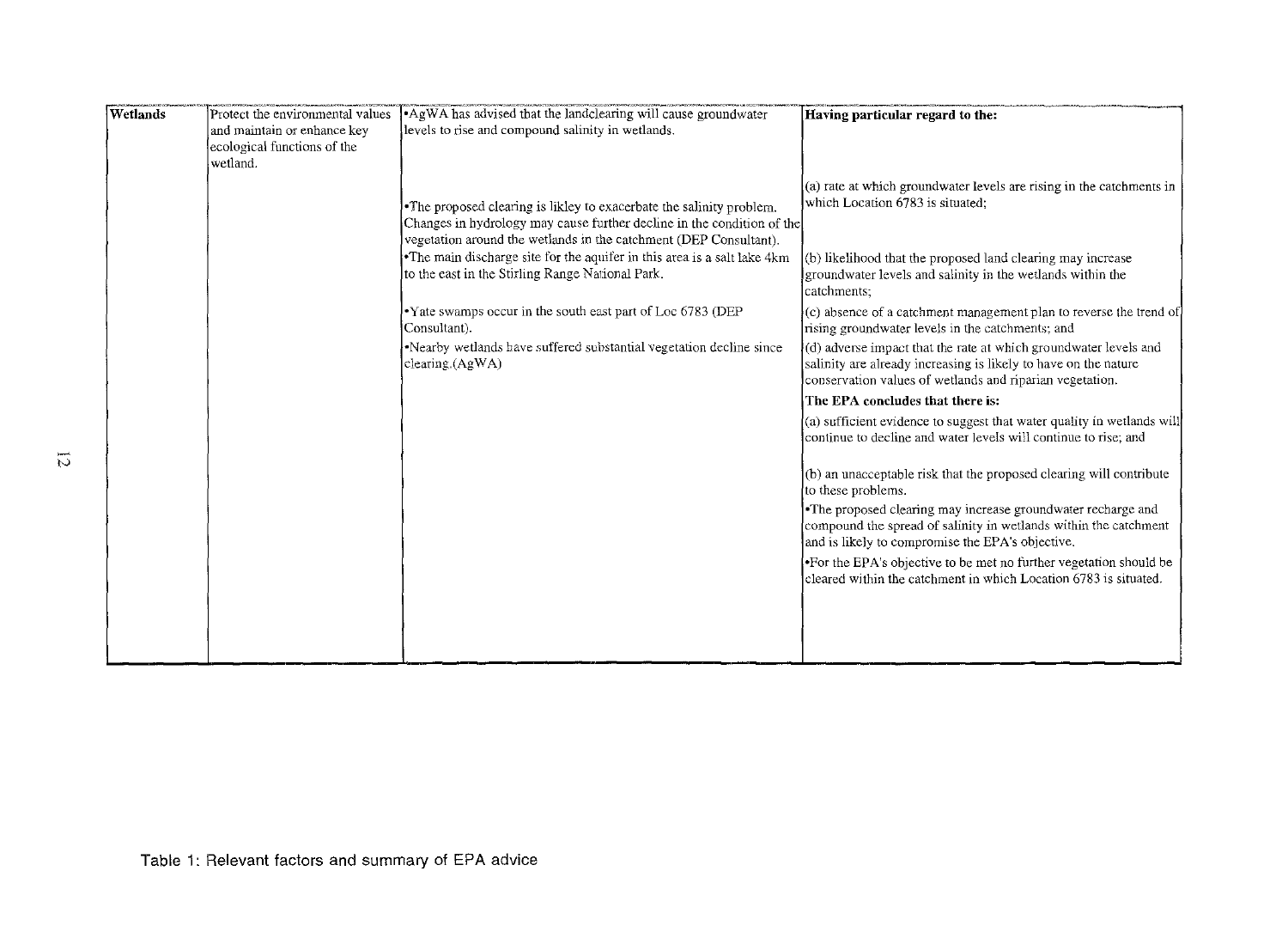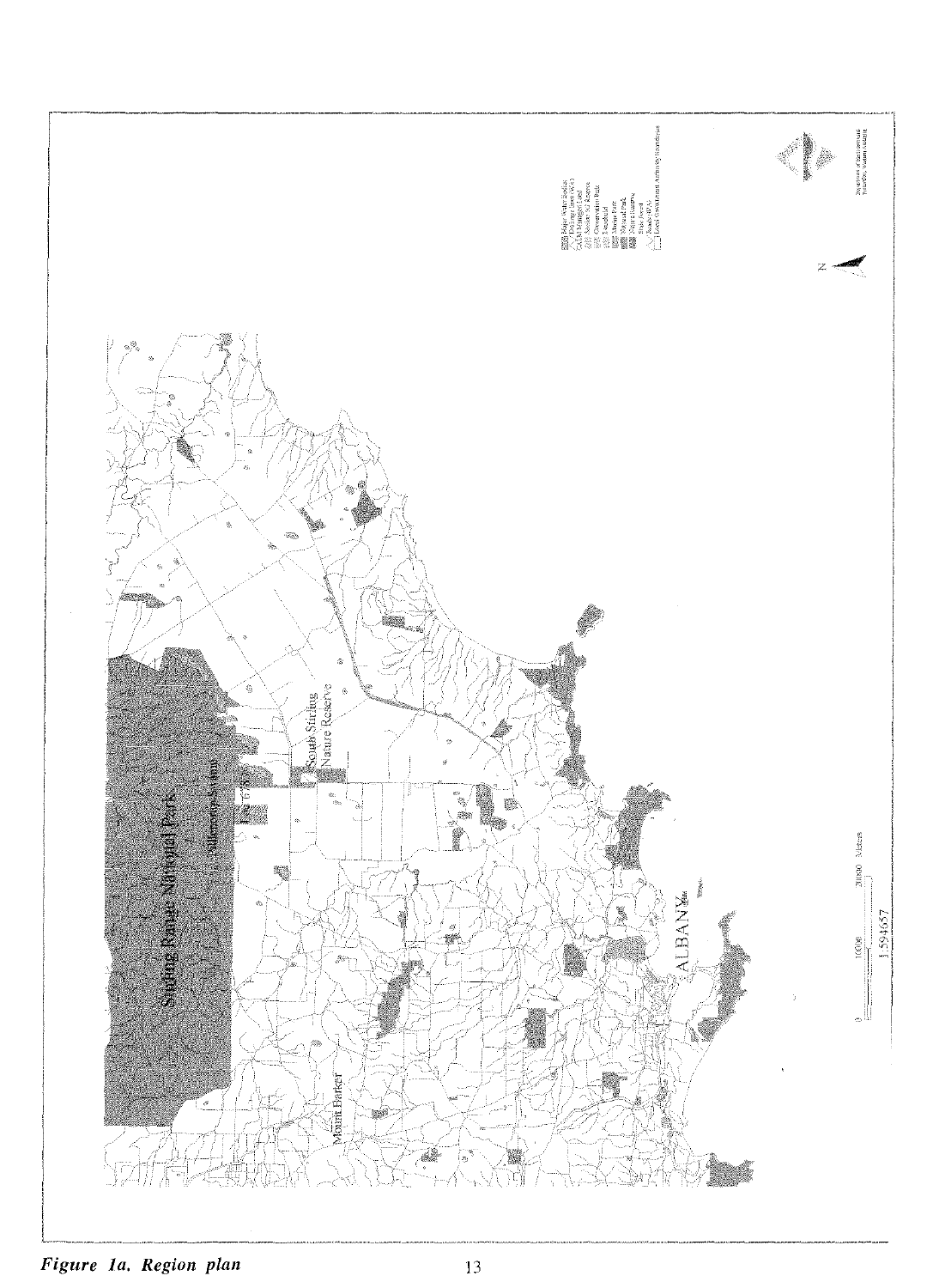

**Figure 1b. Locality plan** 14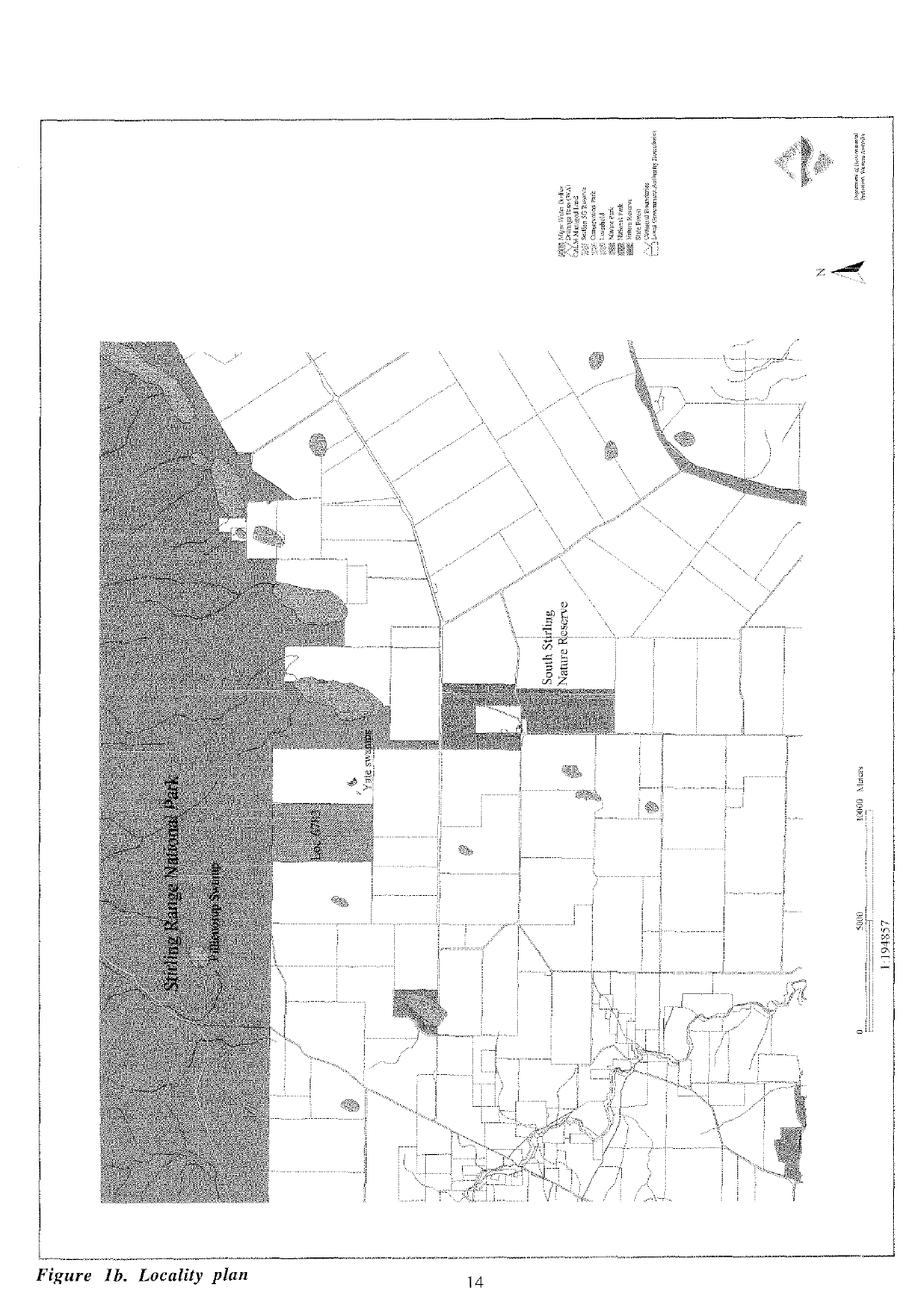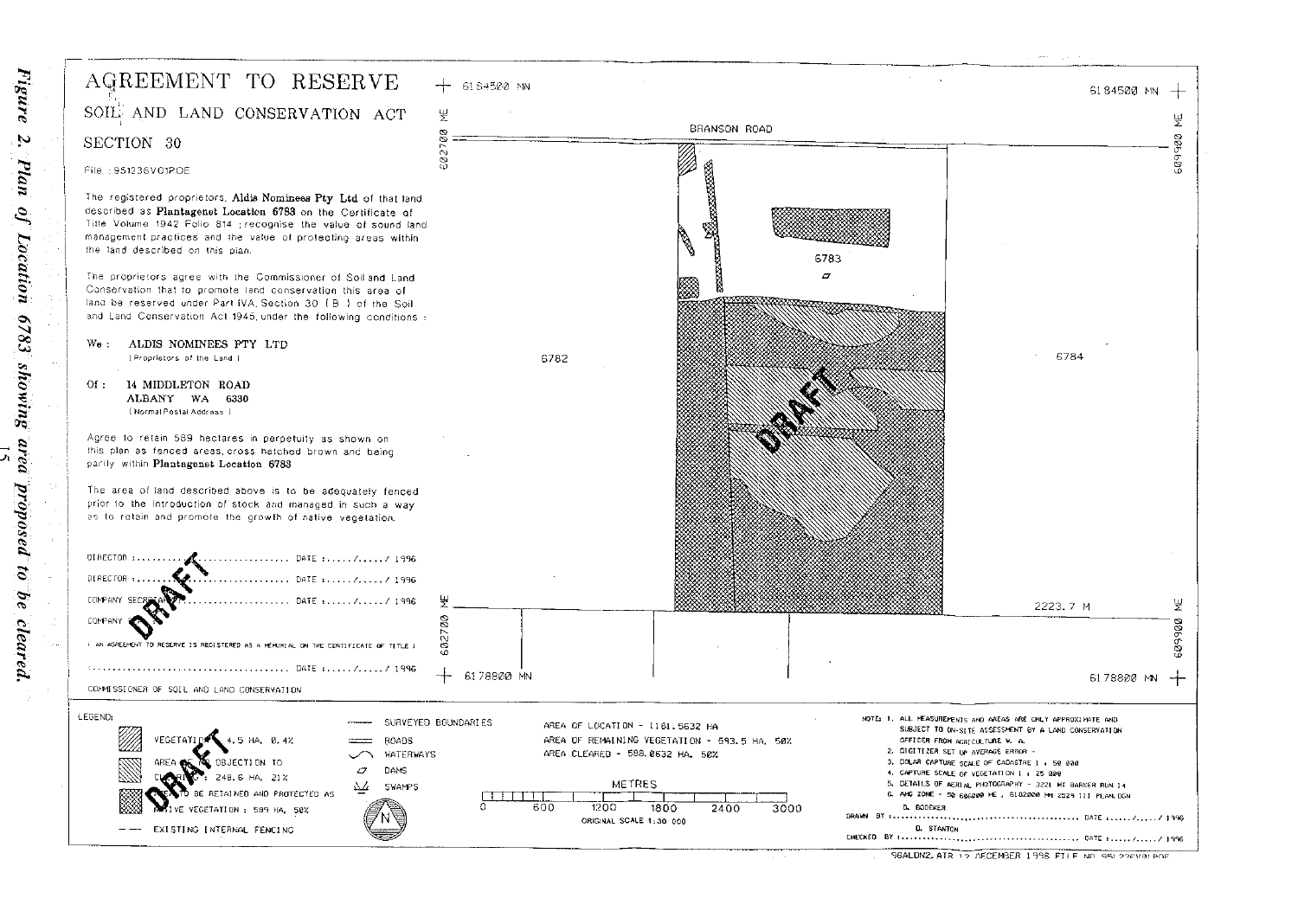# Appendix 1

List of submitters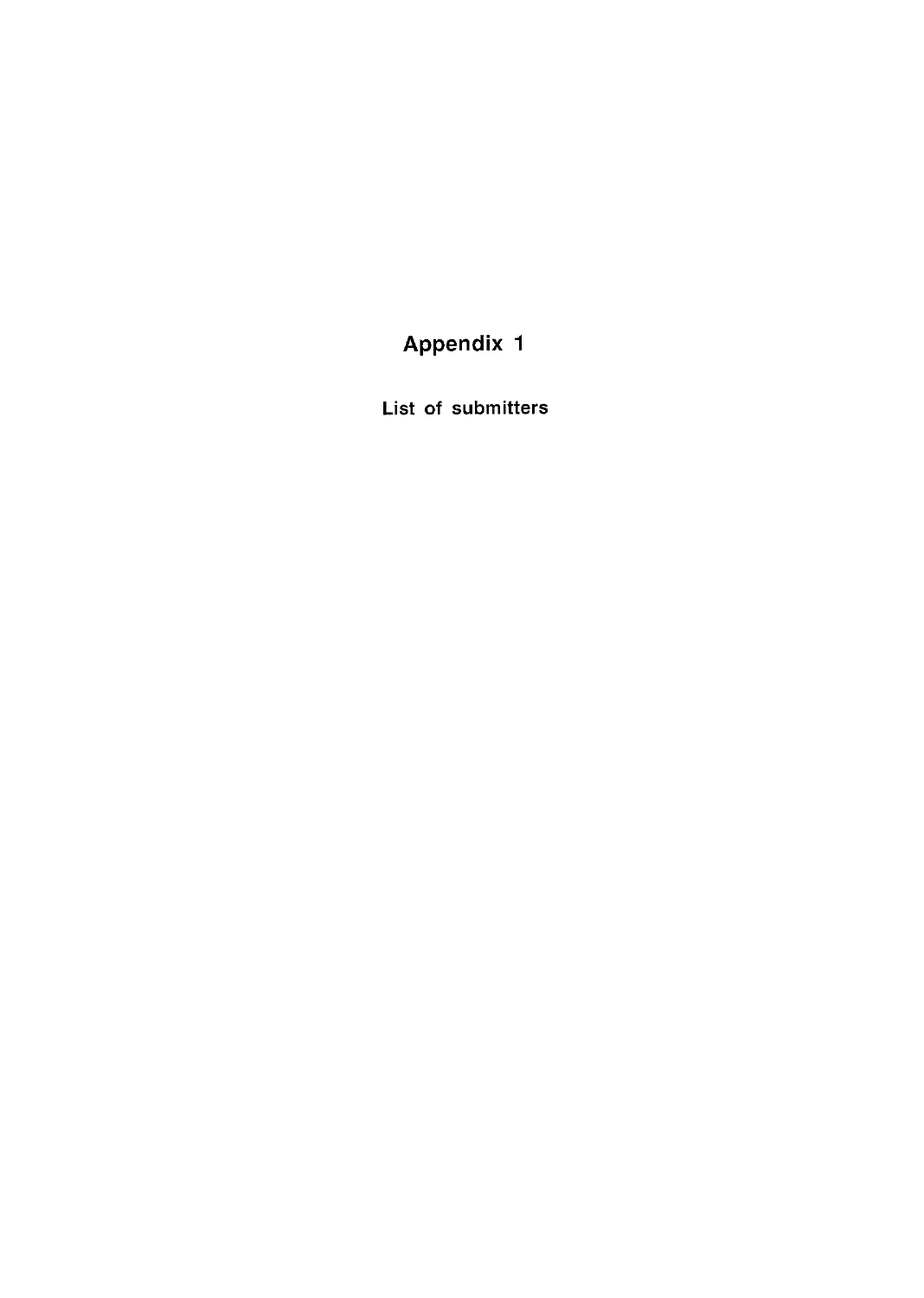# **List of agencies, organisations and individuals who made submissions**

Department of Conservation and Land Management Water and Rivers Commission Conservation Council of Western Australia Inc Mr Graham Davies (proponent)

 $\mathcal{A}_{\mathcal{A}}$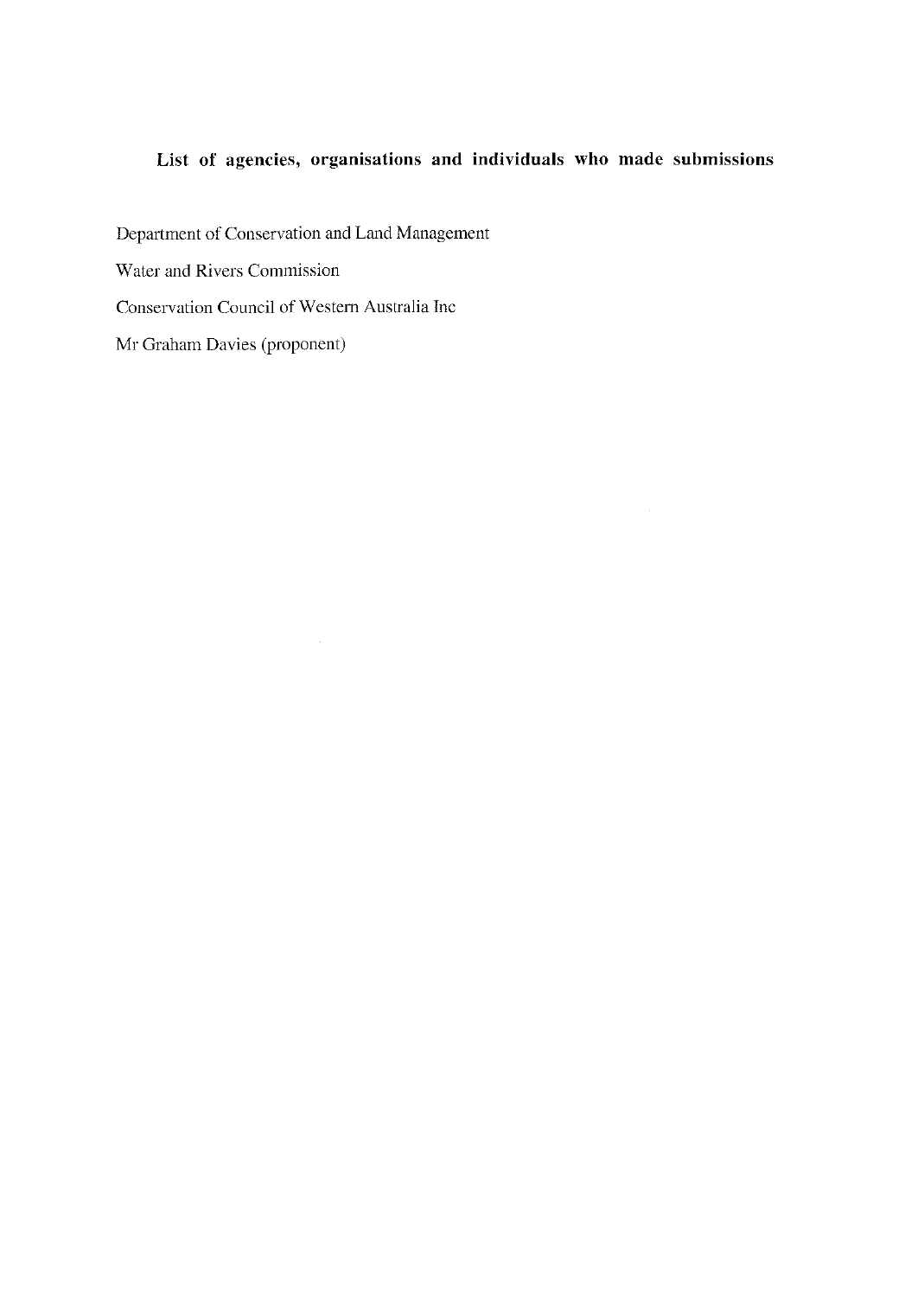Appendix 2

References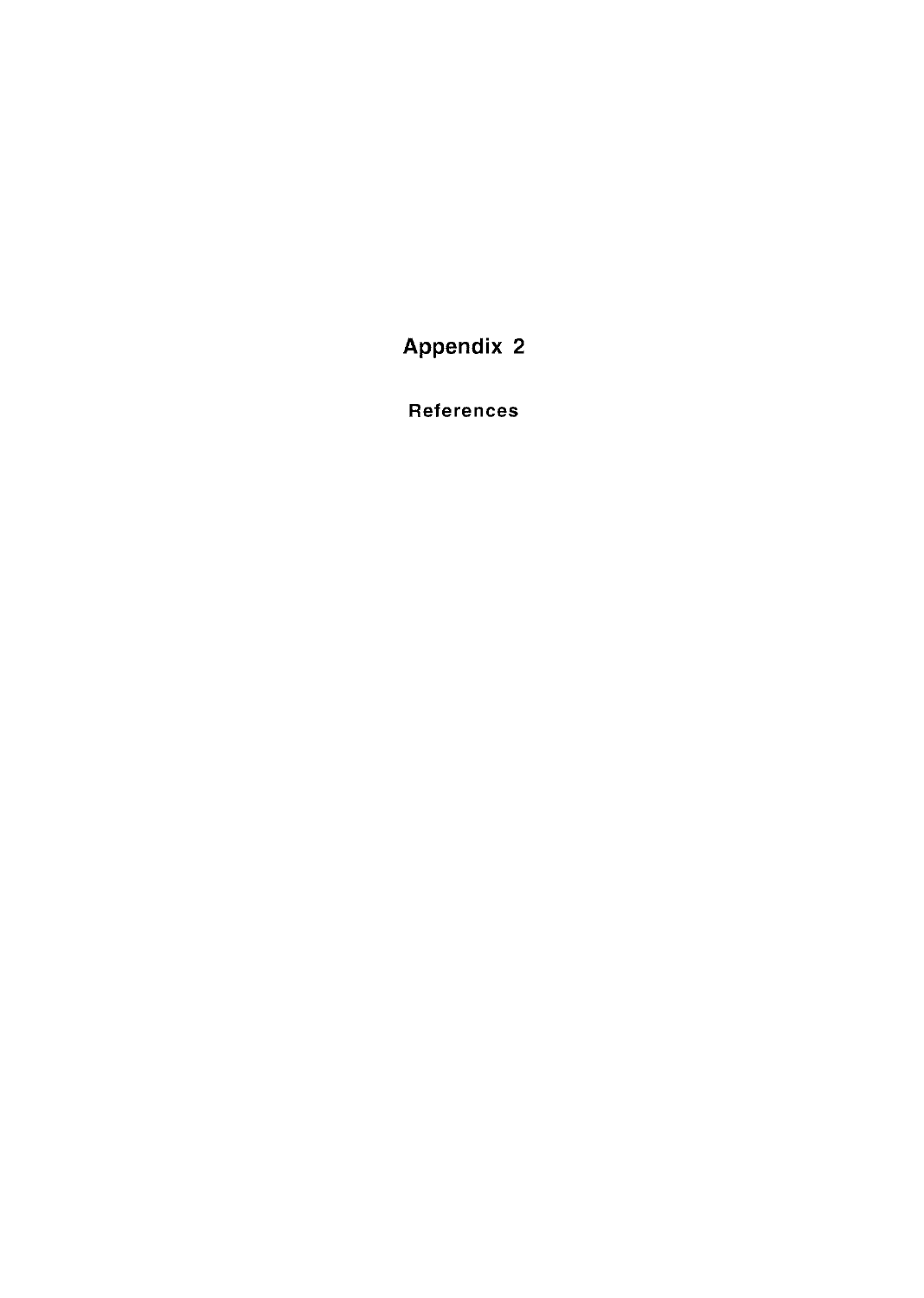#### **References**

- Agriculture Western Australia. (1997). *Memorandum of Understanding (MOU) between the Commissioner of Soil and Land Conservation, Environmental Protection Authority, Department ()f Environmental Protection, Agriculture Western Australia, Department of Conservation and Land Management, Water and Rivers Commission for the protection of remnant vegetation on private land in the agricultural region of Western Australia..* Agriculture Western Australia. Perth, WA.
- Agriculture Western Australia. (1997). *Land Assessment Report.* Agriculture Western Australia. Albany, WA.
- Commissioner of Soil and Land Conservation. (1996). *Hydrologist report-Clearing on Plantagenet Location 6783.* Agriculture Western Australia. Perth,  $\hat{W}A$
- Commissioner of Soil and Land Conservation. (1997). *Report from the Commissioner.*  Agriculture Western Australia. Perth, WA.
- Craig, G. (1996). *Property Report Form.* Department of Environmental Protection. Perth, WA.
- Government of Western Australia. ( 1996). *Western Australian Salinity Action Plan.*  Western Australian Government. Perth, WA.
- Fcrdowsian, R; McFarlane, DJ and Ryder, AT. (1996). *Wetlands on tertiary sandplains need to be managed to reduce secondary salinity.* 4th National Conference and Workshop on the Productive Use and Rehabilitation of Saline Land 25-30 March 1996. Albany, WA.
- Safstrom, Rand Craig, G (1996). *Environmental evaluation of' native vegetation in the wheatbelt of Western Australia* - *Principles and criteria used to appraise land clearing proposals. Department of Environmental Protection ..* Perth, W A.
- Agriculture Western Australia; Department of Conservation and Land Management; Department of Environmental Protection and Water and Rivers Commission. (1997) *Western Australia Salinity Action Plan.*, Government of Western Australia. Perth, WA.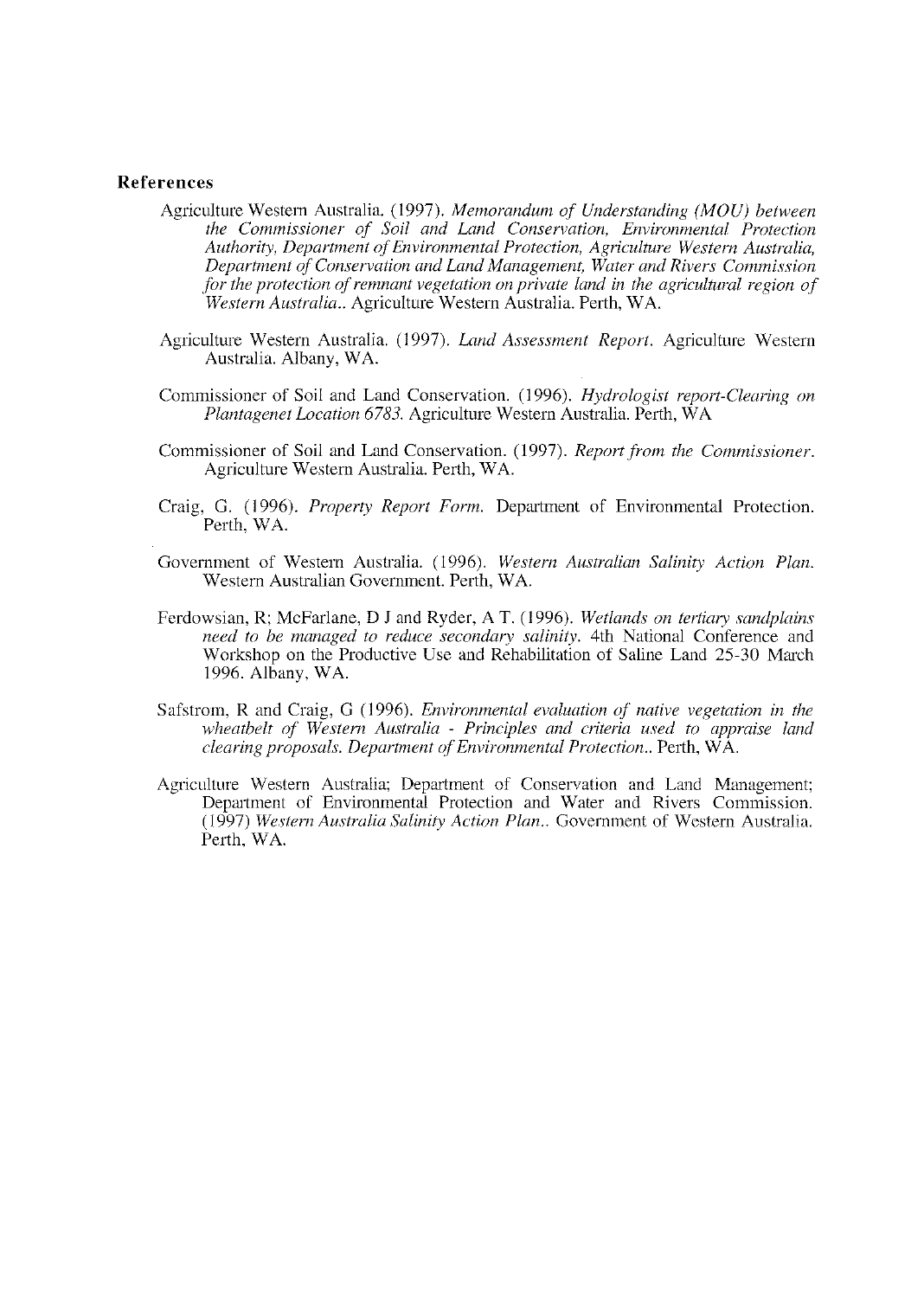# **Appendix 3**

Proponent's submission on the CER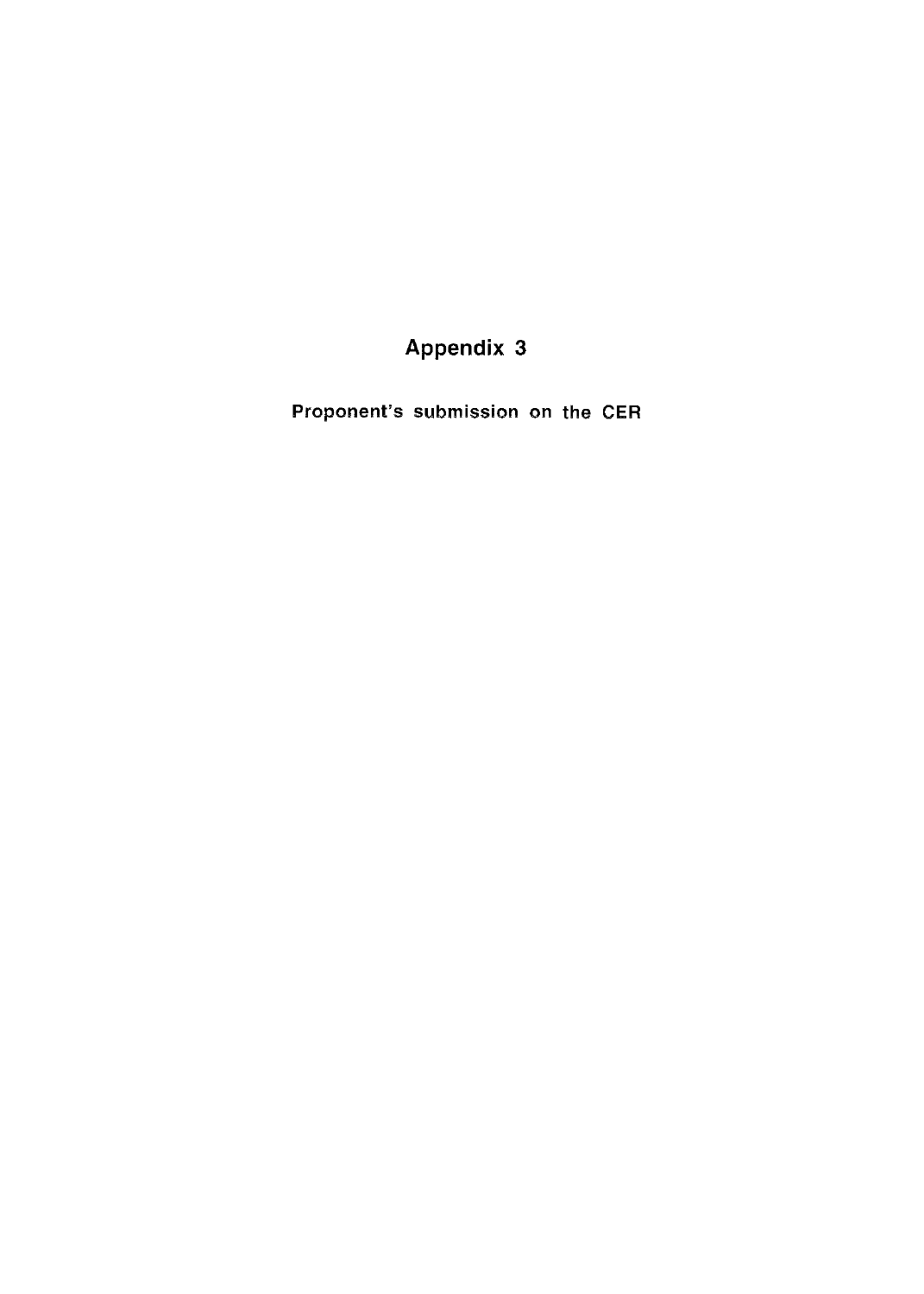## **Typed copy of Mr G R Davies original handwritten submission on the CER**

**G R Davies** 14 Middleton Road ALBANY WA 6330

14-10-97

Assessment 1016 Your Reference. 77/96

The Director Evaluation Division Dept of Environmental Protection. Perth.

Dear Sir,

Thank you for your letter of 3 Oct 97, and the copy of the CER. Bearing in mind that this is the first time I have seen most of the information in the CER and was unaware of the Memorandum of Understanding or the invitation to comment from 18 Aug 97 to 12 Sept 97, I most certainly wish to accept your invitation to connnent now.

The author(s) of the Preliminary Assessment Report seem to have been overly obsessed with the figures used in section 3.2 "Water", which indicate that if I proceed with the proposed clearing there will be a 3% increase in the rate or rise of the watertable translating to 6mm per year additional increase.

I searched the whole batch of documents contained in the CER package to find where these figures come from, and it appears that these figures first appeared in the Land Assessment Report of 12 July 96 written by J Lesson District Land Conservation Officer, in which they said at the bottom of page 4;

#### 4 Salinity

"Given that the property is above a stagnant aquifer and the area is estimated to be I O,OOOha. If 300ha is to be cleared this will have up to a  $3\%$  impact on the rate of groundwater rise per year. (This assumes agricultural practices undertaken do not utilise any of the annual rainfall)" and then on top of pagr 5.

"A nearby borehole (on another property) has shown that there is a rate of rise of the groundwater of 200nnn perr year, if the rate of rise is similar below Mr Davies property, the impact of the clearing could be an extra 6mm per year."

For the author(s) of the report to base their recommendations, on these figures and ignore what is in brackets is ridiculous. Of course the crops and pastures growing on the cleared land will use most if not all of the annual rainfall. Even in the odd wet year the surrounding bush will absorb and utilise some of the water tha may soak off the cleared area.

It is well known that most of the water causing a rise in the local or regional watertable soaks into the deep sandy areas (known as recharge areas) where the rainfall water quickly soaks down out of reach of crops or pastures growing on this type of soil and therefore is not used. It is clear from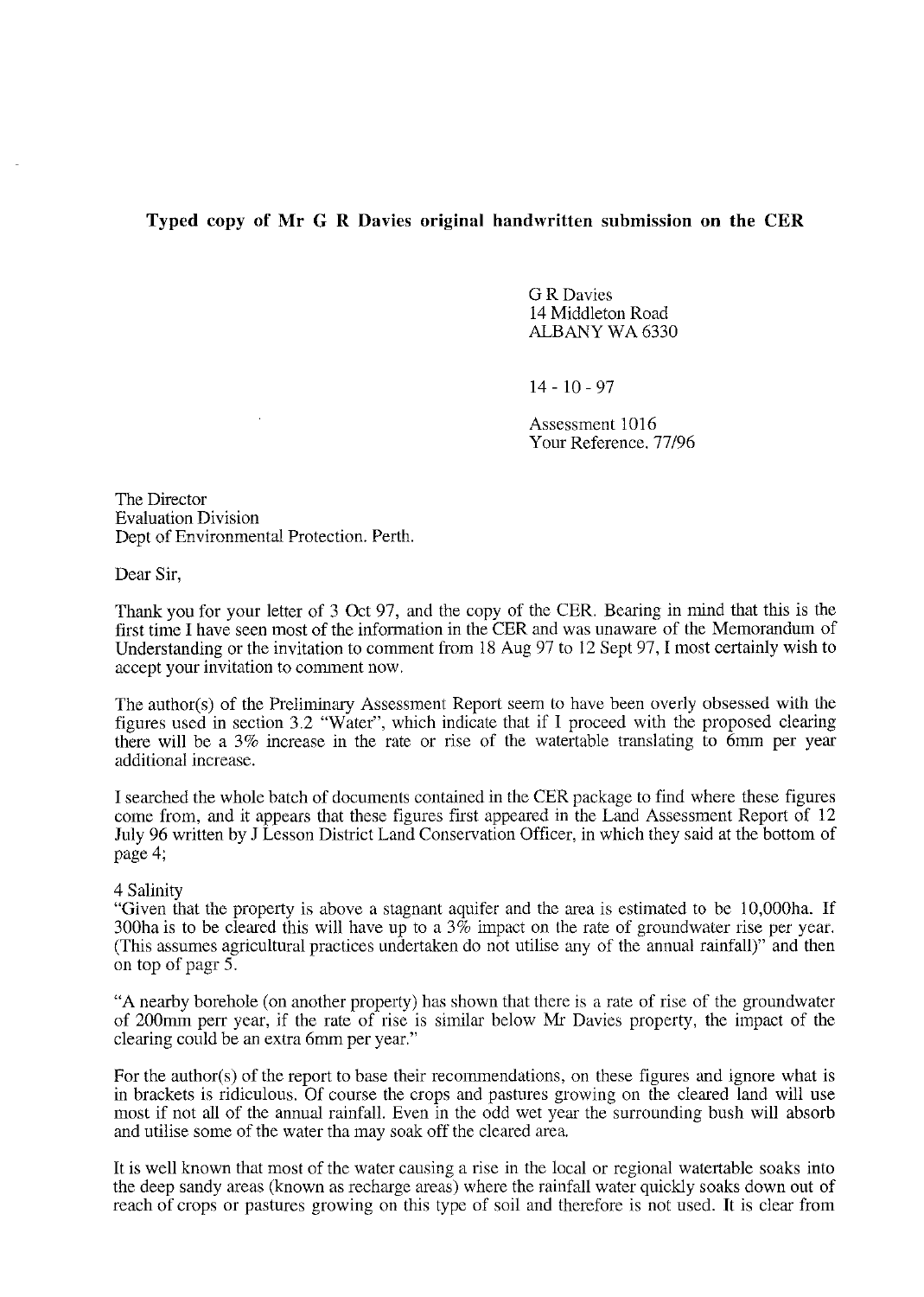my proposal and the other information supplied by Agriculture W A and the Commissioner for Soil Conservation, that I do not intend to clear any of this type of country. Therefore I contend that the clearing as proposed would have a negligible impact on the local or regional watertable, as is stated clearly in the last sentence of the letter from Ruhi Ferdowsian, Research Hydrologist, to the Commissioner for Soil Conservation dated 20th November 1996.

The letter from Jeff Kite of the Water and Rivers Commission to Gary Williams of DEP, seems to be based on the same flawed figures and assumptions and is nothing more than a waste of paper.

It is true that a large part of the land south, east and west of my property is cleared, and within that cleared area are many sandy recharge areas that are contributing to the rising watertable. Some positive action to plant these areas to deep rooted perennial pastures, or fodder shrubs or trees will have far more effect on the local or regional aquifer than whether or not I clear 300ha, bearing in mind that even after clearing what is proposed I will still have over 900ha of bush out of a total of 2450ha,ie 36% of the total property, with 500ha of bush protected under a covenant. If all landholders in my area had 36% of their properties in bush there may not be a problem with rising groundwater and salinity.

Is the EPA saying to me that I must sacrifice my economic viabiltiy, by not clearing any more to compensate for the overclearing of others? - even though I do not propose to clear any land that will contribute significantly to the local or regional aquifer.

In conclusion I feel I must comment that the DEP/EPA contribution to this whole exercise has been time wasting and unhelpful and that in future proposals such as mine should be the sole province of AgWA and the Commision of Soil Conservation, who have the expertise and "on ground" knowledge to deal with them.

Yours faithfully

G R Davies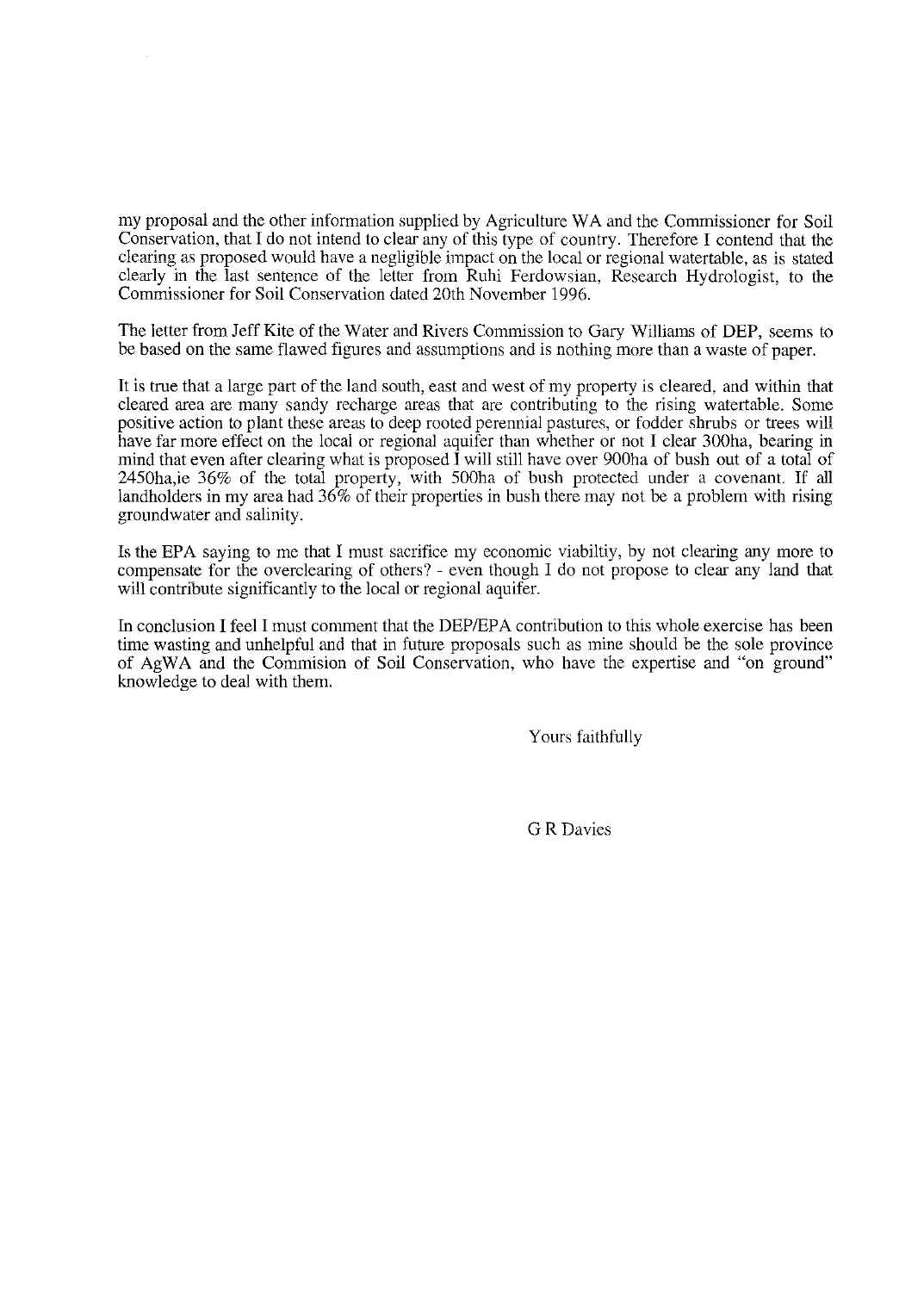# **Appendix 4**

Comments from the Deputy Commissioner of Soil and Land Conservation in relation to the proponent's submission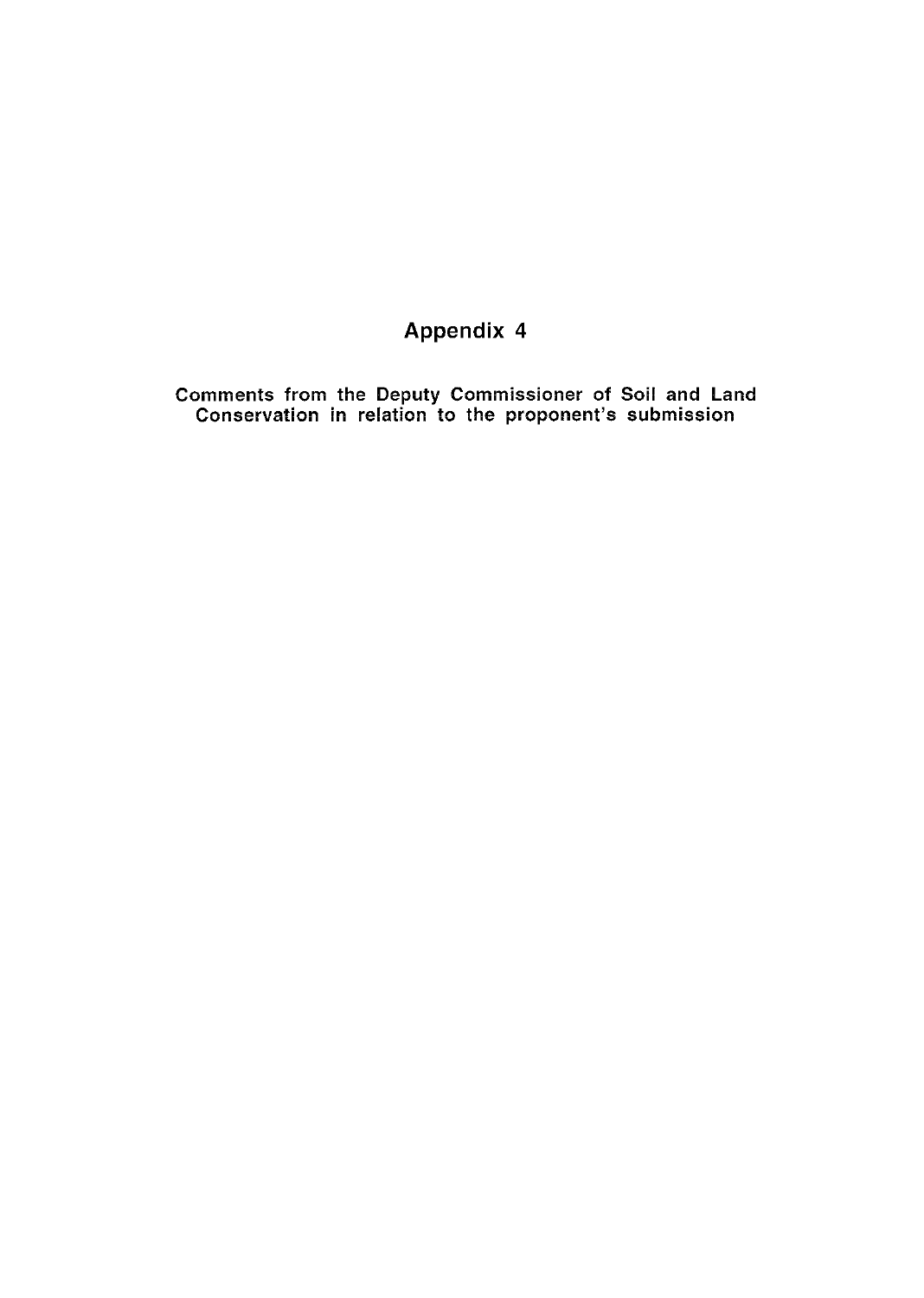

3 BARON-HAY Courn SOUTH PERTH WESTEnN AUSTRALIA 6151 PHONE: (09) 368 3282 FAX: (09) 368 3654

Mr K Taylor Director Evaluation Division Department of Environmental Protection PO Box K822 Perth WA 6842

Our ref: 951236V01P0E Enquiries: Mr J Dixon (08) 9368 3282 Date: 26 November 1997

Dear Sir

## PROPOSAL TO CLEAR NATIVE VEGETATION ON PLANTAGENET LOCATION 6783 BRANSON ROAD, SHIRE OF PLANTAGENET (ASSESSMENT 1016)

In response to your letter of 22 October, 97 I believe that

- the submission from the landholder does not raise any issues not previously considered,
- the comments do not give cause for the Commissioner to alter previous conclusions,
- the statements made by the proponent are not always entirely accurate.

With respect to clearing of 300 hectares in a catchment of 10 000 hectares, Ms Lisson's 'assumption that agricultural practices do not use any of the annual rainfall' was in fact a worst case scenario.

The pertinent facts are:

- 1. The aquifer was in hydrological equilibrium while the catchment was covered with native vegetation. Effectively, this means that there would have been no aquifer recharge.
- 2. Crops and pastures do not use as much water as the native vegetation. In a 470 mm rainfall year, 12 mm of rainfall passes the crop/pasture root zone on loamy soils, and 50 mm on deep sandy soils. This water becomes aquifer recharge.
- 3. With 8000 hectares of the 10 000 hectare catchment cleared and under agricultural practices, aquifer recharge is occurring, resulting in a 200mm average annual rise in groundwater levels.